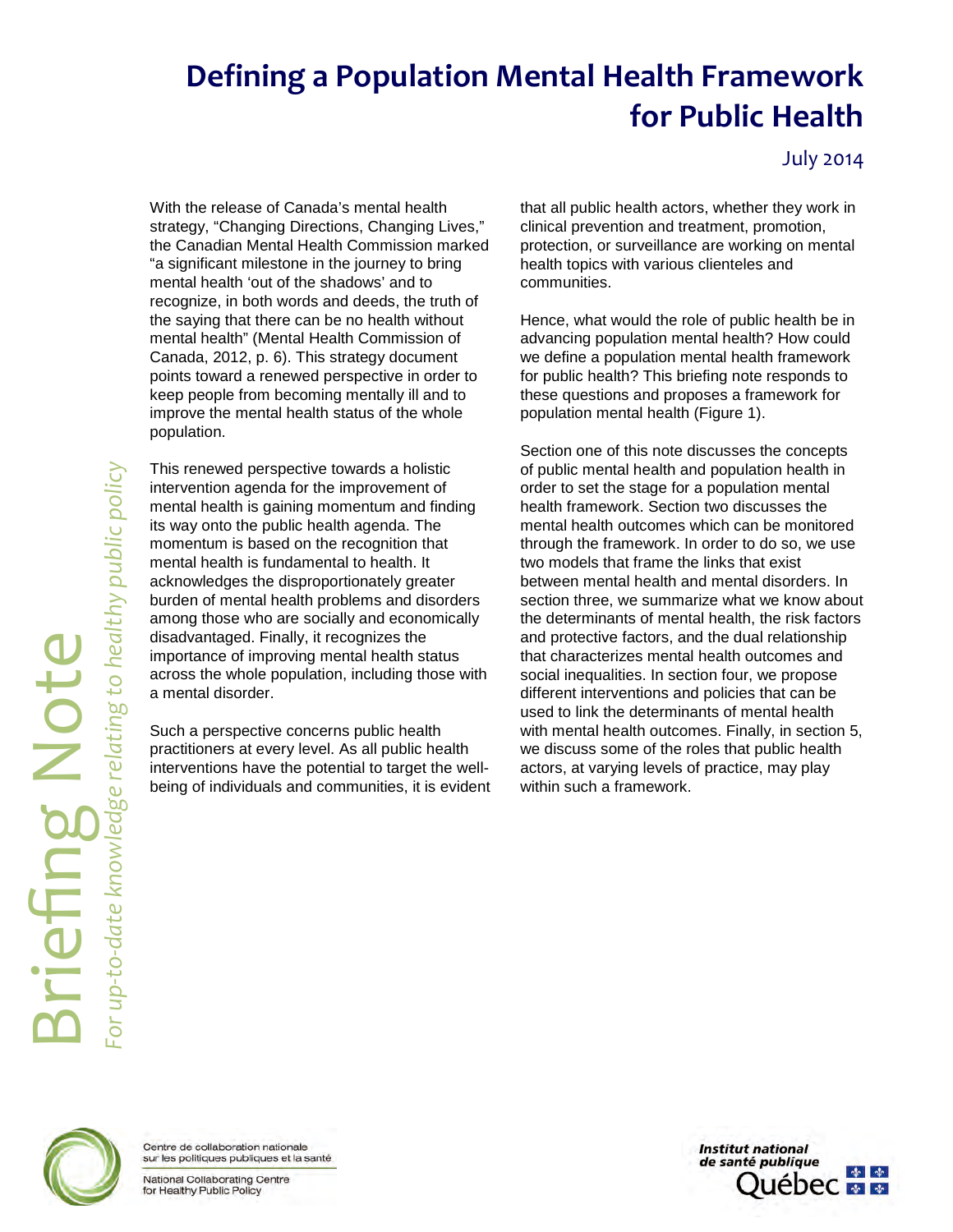

Social Individual

**Figure 1 Framework for population mental health**

Adapted from Kindig & Stoddart, 2003 and David Kindig's blog: [http://www.improvingpopulationhealth.org/blog/about-this-blog.html,](http://www.improvingpopulationhealth.org/blog/about-this-blog.html) consulted online on December 8, 2013.

# Section 1 Setting the stage for a population mental health framework: using public mental health and population health

Public mental health is an emerging field that broadly follows the contours of public health and has been described as "the art, science and politics of creating a mentally healthy society" (Mental Health Foundation, 2005, p. 1). It generally concerns maintaining and enhancing mental health, preventing mental health problems, as well as improving opportunities for recovery and quality of life for people with mental health problems (Mental Health Foundation, 2005).

Some authors in public mental health put more emphasis on population-level descriptions of psychopathology and service delivery for mental disorders (Eaton, 2012; Saraceno, Freeman, & Funk, 2009). In those instances, they are more concerned with reducing the incidence, prevalence, and impacts of mental disorders, while still maintaining the goal of improving the mental health status of populations.

Many others, however, (Friedli, 2009a; 2009b; Huppert, 2005; 2009; Knifton & Quinn, 2013; Lavikainen, Lahtinen, & Lehtinen, 2000; National Institute for Mental Health in England, 2005; Herrman, Saxena, & Moodie, 2005; World Health Organization [WHO], 2002; 2004; 2013a; 2013b) more explicitly aim to improve mental health and prevent mental disorders in the entire population, mainly through mental health promotion and prevention interventions. In this context, mental health promotion "is an umbrella term that includes action to promote mental well-being, to prevent mental health problems and to improve quality of life for people with a mental illness diagnosis" (Friedli, 2005, p. 7).

In Canada, the overarching paradigm guiding public health is a population health approach. A population health approach is a perspective which includes preoccupation for the health outcomes of a group of individuals, the patterns of health determinants, and the policies and interventions that link these two (Kindig & Stoddart, 2003).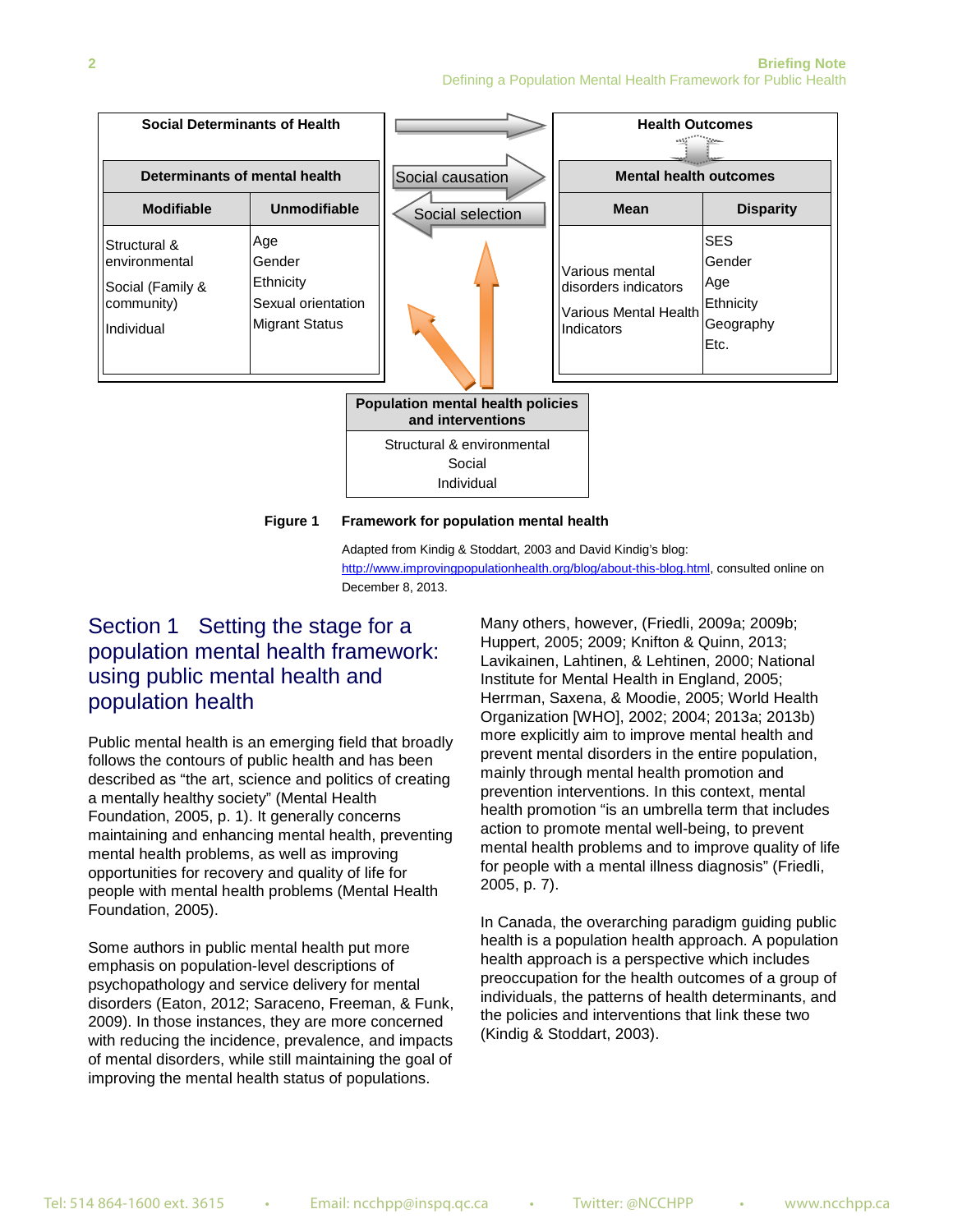Drawing from the literature in public mental health, and the definition of population health, we propose a population mental health framework for public health. This framework, inspired by Kindig and Stoddart's (2003) framework, comprises three general sections (Figure 2): 1. It considers the mental health outcomes of the population, and also their distribution within subgroups of the population. 2. It considers the determinants of mental health and their distribution across the population. 3. It focuses on the policies and interventions that link mental health outcomes and mental health determinants, in order to promote mental wellbeing in the population and equity in mental health outcomes.



**Figure 2 Population mental health (Inspired by Kindig & Stoddart, 2003)**

### Section 2 What does it mean to consider the mental health outcomes of the whole population?

When considering outcomes to be monitored in a population with regards to mental health, it is first necessary to clearly state what we mean by mental health, as opposed to mental disorders.

Although there is no clear consensus on the definition of mental disorders, in this note we will refer to a range of mental and behavioural disorders that fall within the International Statistical Classification of Diseases and Related Health Problems of the WHO or the Diagnostic and Statistical Manual of Mental Disorders (DSM) of the American Psychiatric Association (APA). "These include disorders that cause a high burden of disease such as depression, bipolar affective disorder, schizophrenia, anxiety disorders, dementia, substance use disorders, intellectual disabilities, and developmental and behavioural disorders with onset usually occurring in childhood and adolescence,

including autism" (WHO, 2013a, p. 6). Mental disorders "can arise due to the genetic, biological and psychological make-up of individuals as well as adverse social conditions and environmental factors" (WHO, 2013b, p. 9)

In a similar way, while there is ongoing debate about what constitutes mental health, there is also general agreement that it is "broader than a lack of mental disorders" (WHO, 2001, p. 5). The World Health Organization (WHO) defines it as "a state of wellbeing in which the individual realizes his or her own abilities, can cope with the normal stresses of life, can work productively and fruitfully, and is able to make a contribution to his or her community" (Herrman et al., 2005, p. 2).

There are two principal conceptualizations depicting the link between mental health and mental disorder; the single-continuum model and the two-continuum model. We will present their differences and discuss how they are complementary for a population mental health framework.

### **SINGLE-CONTINUUM MODEL**

In the single-continuum model, mental health is on the same spectrum as mental disorder. In this model, mental health *is* the absence of mental disorder, and the implication is that someone with a mental disorder cannot simultaneously experience mental health.

### **TWO-CONTINUUM MODEL**

In the two-continuum model, mental health and mental disorder belong to separate continuums. The two-continuum model suggests that both can coexist at the same time in one person. It acknowledges that mental health goes beyond the absence of disease, and that it can fluctuate in degrees. The implication here is that the absence of mental disorder does not mean good mental health; *and* that the presence of good mental health is compatible with the presence of a mental disorder. Canadians were pioneers when in 1988, in a seminal discussion paper *Mental Health for Canadians: Striking a Balance (*Health and Welfare Canada, 1988)*,* they indicated the conceptual difference between mental health and mental disorder.

Corey Keyes (2002) was, however, one of the first, followed by others (Gilleard et al., 2004; Huppert & Whittington, 2003), to empirically demonstrate that individuals who fit the criteria for a DSM mental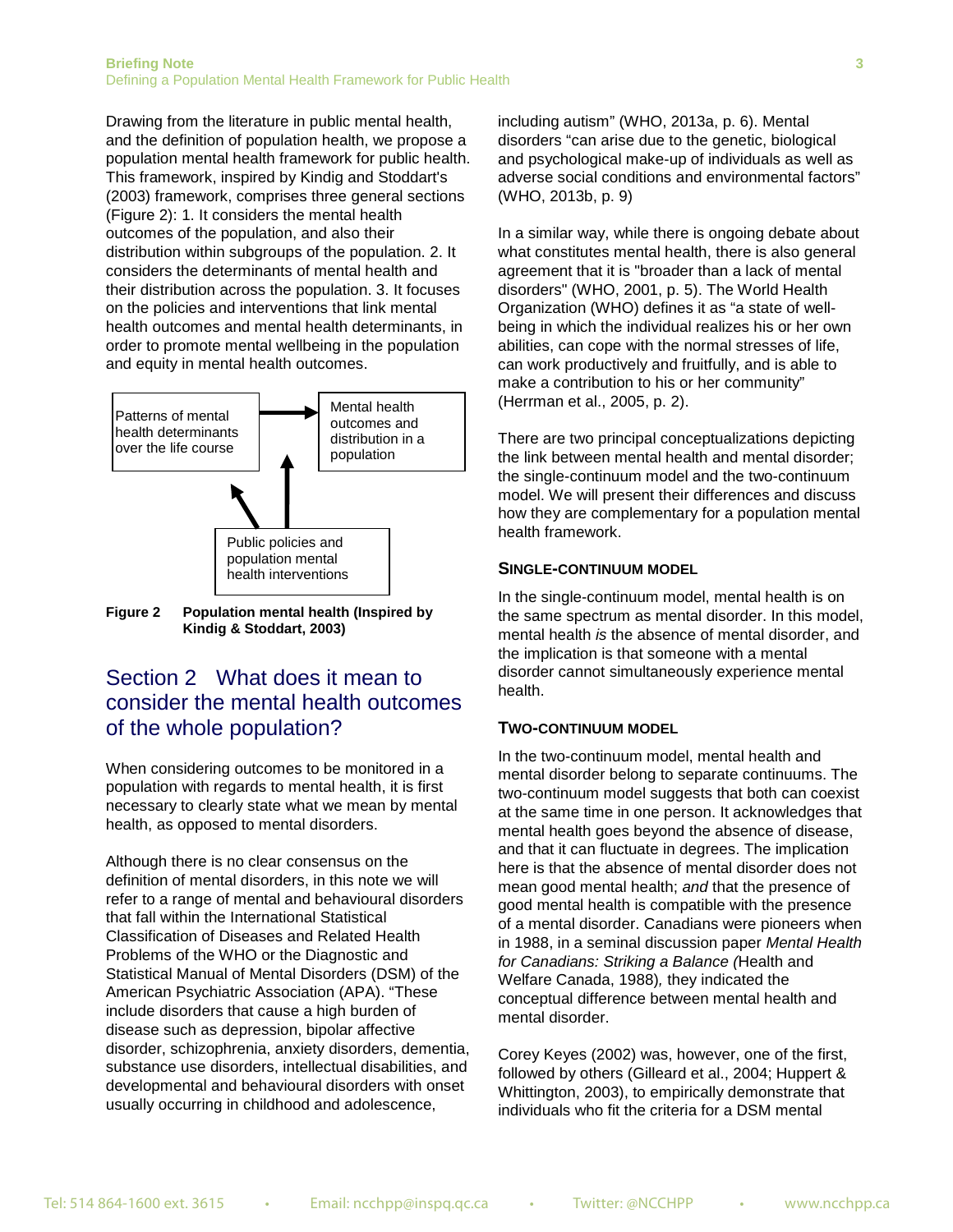disorder may live with a mental disorder and simultaneously experience varying degrees of mental health.

Keyes characterized the mental health continuum as going from a poor state of mental health, which he termed a 'languishing' state, to a moderate state of mental health, and on to a flourishing state. In parallel, he characterized having or not having a mental disorder as being along the mental disorder continuum.

Keyes showed that some people may have the presence of a mental disorder plus poor mental health (languishing) or, in some cases, experience moderate mental health or be flourishing. Similarly, people without a diagnosed mental disorder may situate themselves as languishing, as moderately mentally healthy or as flourishing.

Flourishing people are in a state in which they are free of depression and filled with high levels of emotional, psychological and social well-being (Keyes, 2004). However, people who are languishing are in "a state of emptiness in which individuals are devoid of emotional, psychological, and social wellbeing, but they are not depressed" (Keyes, 2004, p. 266). These individuals suffer from a variety of negative consequences on social, emotional and cognitive functioning, physical health, and quality of life.

#### **A POPULATION PERSPECTIVE FOR THE SINGLE AND TWO-CONTINUUM MODELS**

Figure 3 illustrates a population distribution of mental health and disorder. It shows that mental disorder represents the left extreme, or tail, of the distribution, followed by languishing mental health (L), moderate mental health (M), and flourishing mental health (F).

The distinction between the languishing (L) mental health state and mental disorder (MD) is a demarcation point beyond which symptoms are sufficiently present that a diagnosis can be made. Languishing individuals have symptoms which impact on their daily life, yet do not meet any diagnostic criteria. They may eventually become diagnosed and cross the line to MD section of the distribution curve (Huppert, 2009; Rose, 1992).



#### **Figure 3 The single and two-continuum models and a population distribution of mental health**

The two long, horizontal lines in Figure 3 (labelled MD and No MD) illustrate the addition of the twocontinuum model perspective upon the population distribution of mental health. Indeed, the population distribution of mental health could give the impression that people with a mental disorder cannot also have a certain degree of mental health. By integrating these lines into the model we can see that whether a mental disorder is present (MD) or absent (No MD), one may experience varying levels of mental health, going from languishing to flourishing.

In a following section, we will illustrate, using this population distribution, how promoting higher levels of mental health in the population offers the potential to shift the curve to the right, thereby:

- Decreasing the prevalence of mental disorders in the population,
- Increasing the level of flourishing in the population, as well as,
- Providing the advantages of improved mental health for all, both for those with a mental disorder, and those without.

A population mental health framework which considers both mental health outcomes as well as mental disorder outcomes reflects the consideration of a complete state approach. This approach consists "of the presence of a positive state of human capacities and functioning as well as the absence of disease or infirmity" (Keyes, 2007, p. 96).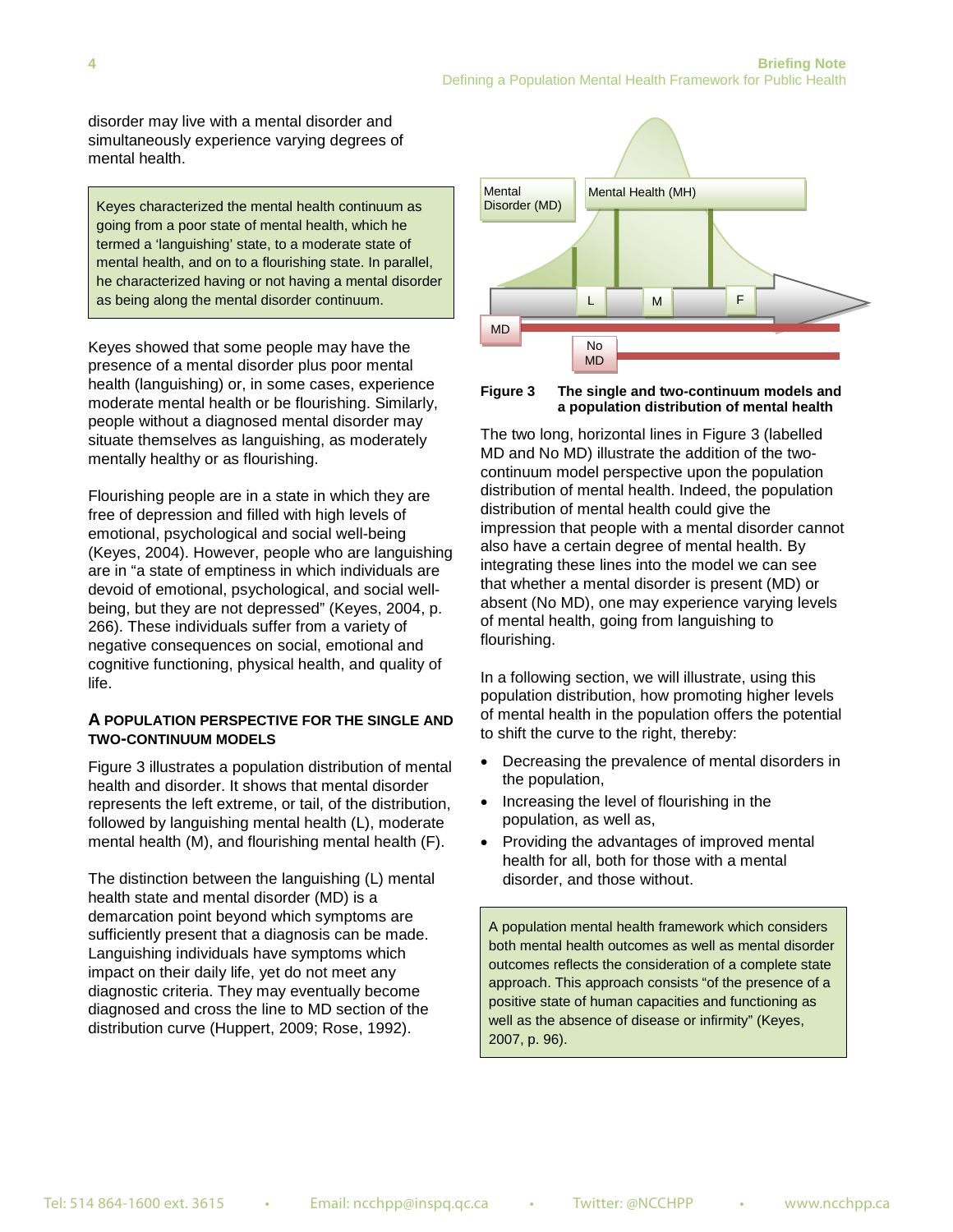The literature discusses many conceptualizations and associated measurements of mental health. It is not the object of this note to discuss them here. However, to illustrate one way of characterizing mental health, Keyes (2007) uses a threedimensional scale which explores positive emotions, positive psychological functioning and positive social functioning. These dimensions are expressed via thirteen measures or indicators which distinguish whether a person is languishing, moderately mentally healthy or flourishing.

In sum, this population mental health framework proposes monitoring both measurements of mental disorder and of positive mental health, in terms of population averages, and in different population subgroups (Figure 1).

# Section 3 Determinants of mental health

#### **INTERACTION BETWEEN INDIVIDUALS, GROUPS, AND THE BROADER ENVIRONMENT**

As McCubbin et al. explain in a Discussion Paper Prepared for the Federal/Provincial/Territorial Advisory Network on Mental Health in 2003: "Population mental health goes beyond adding up the sum of individual parts. We cannot explain why some communities are healthier than others just by looking at the individuals in them" (as cited in Lakaski, 2008, p. 5). "Communities have unique characteristics and dynamics that enable, constrain and condition the mental health of people. As such, when considering the conditions that define a mentally healthy community, it is to these features we must look" (Lakaski, 2008, p. 5).

Mental health is produced through dynamic interaction between individuals, groups, and the broader environment, throughout the lifespan. In this sense, it can be viewed in the same way as physical health and illness in general (Herrman & Jané-Llopis, 2005).

The factors that are associated with mental health are known as risk factors and protective factors.<sup>[1](#page-0-0)</sup>

 $\overline{a}$ 

These factors operate at many levels, and throughout the life course. Although there are other ways to categorize these factors (Barry & Friedli, 2008; Barry & Jenkins, 2007b; Herrman & Jané-Llopis, 2005; VicHealth, Clifford Beers Foundation, World Federation for Mental Health, & The Carter Center, 2008; Keleher & Armstrong, 2005), in this note, we will refer to individual, social and, structural levels of influence on mental health (Herrman & Jané-Llopis, 2012).

"Mostly, it is the cumulative effect of the presence of multiple risk factors, the lack of protective factors and the interplay of risk and protective situations that predisposes individuals to move from a mentally healthy condition to increased vulnerability, then to a mental health problem and finally to a full-blown disorder" (WHO, 2004, p. 20).

Risk factors increase the probability that mental health problems and disorders develop, and are usually associated with reduced mental health and mental disorders (Barry, 2009; Keleher & Armstrong, 2005). They also can increase the duration and severity of mental disorder when it occurs (Barry & Jenkins, 2007b). Exposure to multiple risk factors over time can have a cumulative effect.

Protective factors contribute to enhanced positive mental health and reduce the likelihood that a disorder will develop (Barry, 2009; Barry & Jenkins, 2007b). Protective factors enhance people's capacity to successfully cope with and enjoy life and mitigate the effects of negative events.

There are varied and complex interactions between the factors that protect or increase risk, the behaviours that they may encourage (that are themselves protective or risk factors for mental health) and mental health outcomes. As such, identifying a direction of causality is rarely straightforward (Barry & Friedli, 2008).

For example, bullying among adolescents or lack/loss of employment may be associated with lost self esteem, eventually depression, as well as alcohol and drug use; these may result in road trauma, physical disability and significantly modified capabilities for regular schooling or work, which continue to contribute to reduced mental health outcomes (Herrman & Jané-Llopis, 2005).

**.** 

<sup>1</sup> The literature provides many listings of such factors (Coggins et al., 2007; Keleher & Armstrong, 2005; Lalani, 2011; Lavikainen et al., 2000; Marshall Williams, Saxena, & McQueen, 2005; Public Health Agency of Canada, 2006;

VicHealth, Clifford Beers Foundation, World Federation for Mental Health, & The Carter Center, 2008).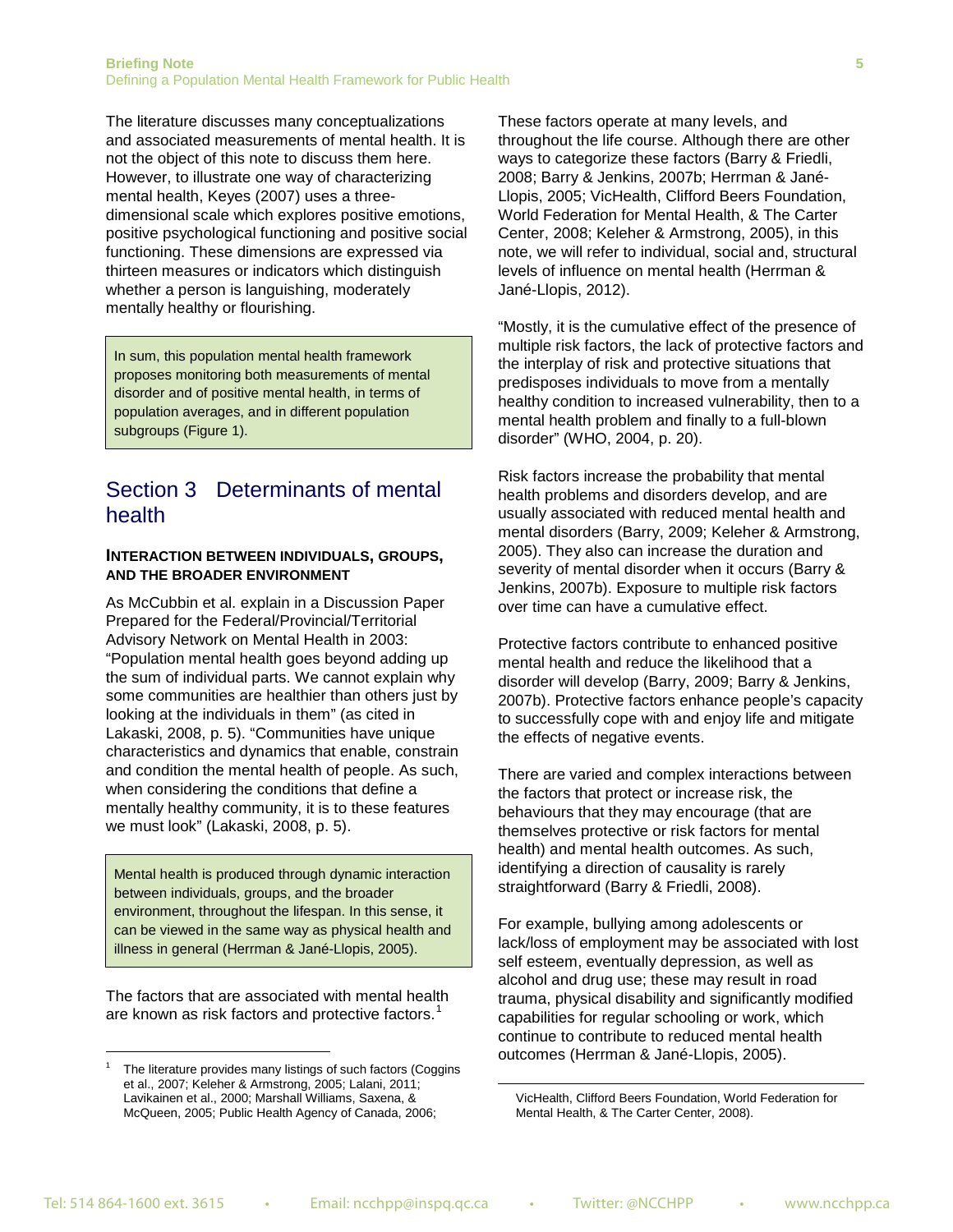Table 1 below summarizes, using the individual, social and structural levels of influence, some of the most important determinants of mental health, including protective and risk factors.

Among these, categories of determinants are identified as having a particular influence on mental health. For example, for Keleher and Armstrong (2005), these are social inclusion (supportive relationships, involvement in community and group activities, civic engagement); freedom from discrimination and violence (valuing diversity, physical security, self determination, control of one's life); and access to economic resources (work, education, housing, money). For Cooke et al. (2011), it is control, resilience and community assets,

participation, and inclusion that are considered to be most relevant for protecting mental health.

Age, gender, ethnicity, sexual orientation, and migrant status are also determinants of mental health, and are associated with varied exposure to risk and protective factors. Of course, these are not modifiable through intervention (Figure 1). Nonetheless, they influence how poor mental health is expressed in terms of its prevalence and incidence (Barry & Friedli, 2008). Depending on the norms, values and laws in a given local context, certain individuals and groups in society may be placed at a significantly higher risk of experiencing mental health problems.

| <b>LEVEL</b>                                                                      | <b>PROTECTIVE FACTORS</b>                                                                                                                                                                                                                                                                                                                                                                                                                                   | <b>RISK FACTORS</b>                                                                                                                                                                                                                                                                                                                                                                                                                                                                                  |
|-----------------------------------------------------------------------------------|-------------------------------------------------------------------------------------------------------------------------------------------------------------------------------------------------------------------------------------------------------------------------------------------------------------------------------------------------------------------------------------------------------------------------------------------------------------|------------------------------------------------------------------------------------------------------------------------------------------------------------------------------------------------------------------------------------------------------------------------------------------------------------------------------------------------------------------------------------------------------------------------------------------------------------------------------------------------------|
| <b>Individual</b><br>(psychological make-<br>up, behaviours &<br>physical health) | <b>Cognition:</b> ability to problem solve;<br>manage one's thoughts; learn from<br>experience; tolerate life's unpredictability; a<br>flexible cognitive style; etc.<br><b>Emotion:</b> feeling empowered; sense of<br>control or efficacy; positive emotions;<br>positive sense of self; etc.<br>Social: good social skills (communication,<br>trusting, etc.); sense of belonging, etc.<br>Resilience; good physical health; healthy<br>behaviours, etc. | <b>Cognition:</b> weak problem solving skills;<br>inability to tolerate life's unpredictability; rigid<br>cognitive style; negative temperament; etc.<br>Emotion: low self esteem; feeling a lack of<br>control of one's life; negative emotions; etc.<br>Social: isolation; weak social skills; etc.<br>Certain behaviours such as absence of<br>physical activity, alcohol and drug abuse,<br>poor physical health. Adverse life events,<br>including adverse very early life<br>experiences; etc. |
| Social (family &<br>community)                                                    | Strong emotional attachment; positive,<br>warm, and supportive parent-child<br>relationships throughout childhood and<br>adolescence; secure and satisfying<br>relationships; giving support; high levels of<br>social capital (including reciprocity, social<br>cohesion, sense of belonging, and ability to<br>participate), etc.                                                                                                                         | Poor attachment in childhood; lack of<br>warm/affectionate parenting and positive<br>relationships throughout childhood and<br>adolescence; insecure or no relationships;<br>isolation; low levels of social capital and<br>belonging; social exclusion; inability to<br>participate socially; domestic abuse and<br>violence, etc.                                                                                                                                                                  |
| <b>Structural &amp;</b><br>environmental                                          | Socio-economic advantage (i.e., higher<br>levels of education, good standards of<br>living, including housing, income, good<br>working conditions); economic security;<br>freedom from discrimination and<br>oppression; low social inequalities; legal<br>recognition of rights; social inclusion; public<br>safety; access to adequate transport; safe<br>urban design and access to green spaces<br>and recreation facilities, etc.                      | Socio-economic disadvantage (i.e., low<br>education, low material standard of living,<br>including inadequate housing,<br>homelessness, unemployment, inadequate<br>working conditions); economic insecurity and<br>debt; social and cultural oppression and<br>discrimination; war; poverty and social<br>inequalities; exclusion; neighbourhood<br>violence and crime; lack of accessible or<br>safe transport; poor urban design; lack of<br>leisure areas, green spaces, etc.                    |

#### **Table 1 Determinants of mental health**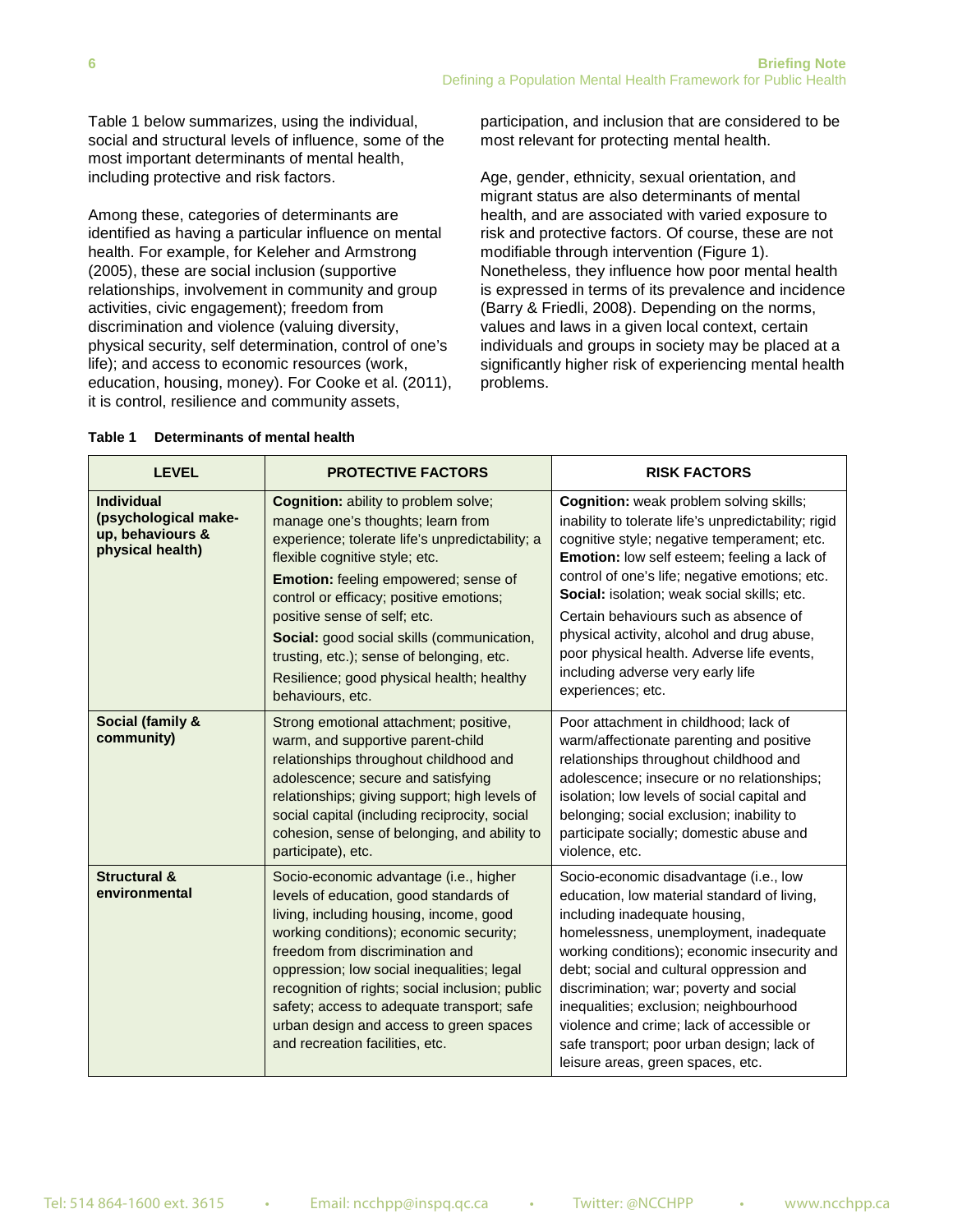#### **THE LINK WITH PHYSICAL HEALTH**

As an integral part of overall health, mental health is profoundly linked to, and inseparable from, physical health.

Mental health and physical health have long been considered separately in traditional public health practice. However, the proposition that there should be "no health without mental health" (Department of Health - UK, 2011) reminds us that they have an intertwined relationship and are both part and parcel of a holistic conception of health.

Physical health and mental health and disorder often influence one another in a bidirectional relationship (this relationship is represented in Figure 1 by the dotted arrow between mental health outcomes and health outcomes).

On the one hand, poor physical health has been shown to be a determinant of suboptimal mental health and disorder. Many people living with HIV/AIDS, as well as their families, experience stigma and discrimination, depression, anxiety or other mental illnesses. Persistent pain is also linked with suffering and lost productivity. Other conditions such as heart disease, cancers, or diabetes are known to increase the probability of poor mental health and depression (Keyes, 2004; WHO, 2001; Herrman et al., 2005).

On the other hand, poor mental health and mental disorders are also associated with increased physical disease. Depression is a risk factor for heart disease (Keyes, 2004). Stress is related to the development of the common cold and delays wound healing. Poor mental health plays a significant role in diminished immune functioning, the development of certain illnesses, unhealthy and risky behaviours, and premature death (Herrman et al., 2005).

Also, poor mental health is associated with risk behaviours at all stages of life. At young ages, depression is associated with smoking, drinking, eating disorders and unsafe sex. At older ages, it is associated with isolation, smoking, alcohol and drug abuse (Herrman & Jané-Llopis, 2005). The association between physical and mental health is also of primary importance among the elderly.

Finally, an absence of positive mental health increases the probability of all-cause mortality for men and women at all ages (Keyes & Simoes, 2012).

Furthermore, independently of poor mental health or disorder, emotional well-being is recognized as a predictor of physical health at all ages. It has a beneficial effect on health and survival (Danner, Snowdon, & Friesen, 2001; Huppert & Whittington, 2003). A positive emotional style or disposition (Cohen, Alper, Doyle, Treanor, & Turner, 2006; Cohen, Doyle, Turner, Alper, & Skoner, 2003b) and sociability (Cohen, Doyle, Turner, Alper, & Skoner, 2003a) have been associated with resistance to the common cold, to antibody response to the hepatitis B vaccine (Marsland, Cohen, Rabin, & Manuck, 2006) and to a quicker cardiovascular response to stress. Furthermore, positive emotions have the potential to reduce the lingering psychological and physiological reactions that negative emotions produce (Fredrickson, Mancuso, Branigan, & Tugade, 2000).

This overview on protective and risk factors associated with mental health illustrates that mental health is fundamentally linked to the general social determinants of health. It reveals, however, the particular importance of some of these determinants for mental health. Consequently, just as the unequal distribution of the determinants of health in society produces inequalities in health (Commission on Social Determinants of Health, 2008), the unequal distribution of the determinants of mental health is also associated with inequalities in mental health outcomes. Furthermore, mental health outcomes and inequalities reinforce one another.

#### **INEQUALITIES AND MENTAL HEALTH**

*"How society works at every level influences the way people feel about themselves. And how people feel influences how well society functions."* (Public Mental Health Project, Scottish Development Centre for Mental Health Services,1999, cited in Department of Health - UK, 2001, p. 15).

Poor mental health and disorders are both a cause and a consequence of inequalities. They reflect deprivation and contribute to it (Barry & Friedli, 2008).

Two theories of inequalities can serve to support the dual relationship that characterizes mental health outcomes and social inequalities (Figure 1). The first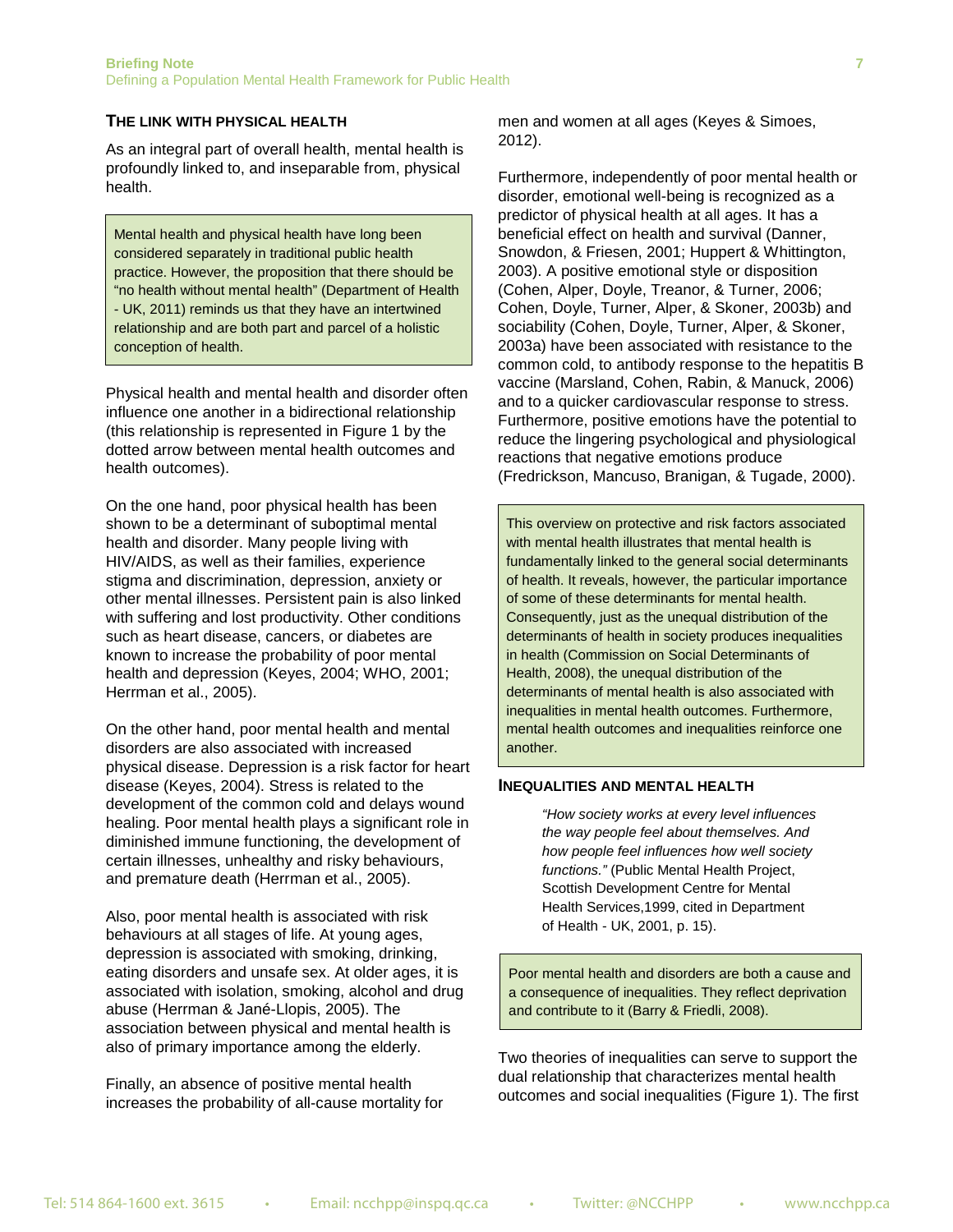is social causation, where mental health problems are socially produced, and therefore more prevalent among those who are lower on the social ladder. The second is social selection, where mental health problems contribute to social and health inequalities by pushing people down the social ladder.

### **Social causation**

Social inequalities imply that the people who are less favoured on the social ladder are more likely to suffer from the chronic stresses that are associated with impoverishment.

In that sense, mental health outcomes, like health outcomes (Commission on Social Determinants of Health, 2008), reflect deprivation and oppression (McGibbon, 2012). In other words:

- Disadvantaged groups are much more exposed to the risks that are associated with developing a mental health problem or disorder;
- Quite a significant portion of mental health problems and disorders can be attributable to high stress levels and lack of resources.

In that sense, mental health represents an intermediary determinant between the social determinants of health and health outcomes. It is a key to understanding the impact of inequalities on health and also on other outcomes in different fields (Friedli, 2009b).

In addition, affluent nations with higher national levels of income inequality have been associated with poor mental health and a higher prevalence of mental disorders (Pickett, James, & Wilkinson, 2006; Pickett & Wilkinson, 2010). Unequal societies have been known to heighten status competition and status insecurity across all groups and among both adults and children (Friedli, 2009b; Pickett & Wilkinson, 2010), which is detrimental to mental health.

Hence, when thinking in terms of social causation, a population mental health approach will attempt to intervene on the social inequalities that impact on mental health outcomes; i.e., on the unequal distribution of the social determinants of mental health in the population (Figure 1).

#### **Social selection**

Compromised mental health and disorders affect individual functioning. They reduce chances for

success in readiness for school and education, employability and employment, and positive social functioning. They increase risks for physical health (e.g., heart disease), and the consequences of illness. They impact negatively on one's relationship to health services and use of services, including uptake and treatment, and they affect capacity and motivation for healthy behaviours, etc. (Friedli, 2011).

In other words:

- Poor mental health and mental disorders push people down the social ladder;
- Their socio-economic positions diminish as their mental health decreases.

When thinking in terms of social selection, a population mental health approach will attempt to limit the vicious circle of social and economic impoverishment that results from mental disorders and poor mental health (Figure 1).

# Section 4 Public health interventions to improve the mental health of the population

As we have seen, mental health is an integral part of health. Also, mental health and disorders are overlapping and interrelated concepts. On this basis, this section will illustrate that promoting mental health in the population has indeed become an integral part of improving population health and well-being, as well as a means to reduce the growing burden of mental health problems (Barry, 2007; Fledderus, Bohlmeijer, Smit, & Westerhof, 2010). As such, promoting mental health at population level integrates public health as a fundamental component of policy and practice because it may:

- serve to reduce the prevalence and incidence of some mental disorders,
- increase the prevalence of flourishing in the population, and
- foster higher levels of mental health for all.

Higher levels of mental health are associated with improved general functioning - emotional, social and physical - of the whole population, including those living with a mental disorder.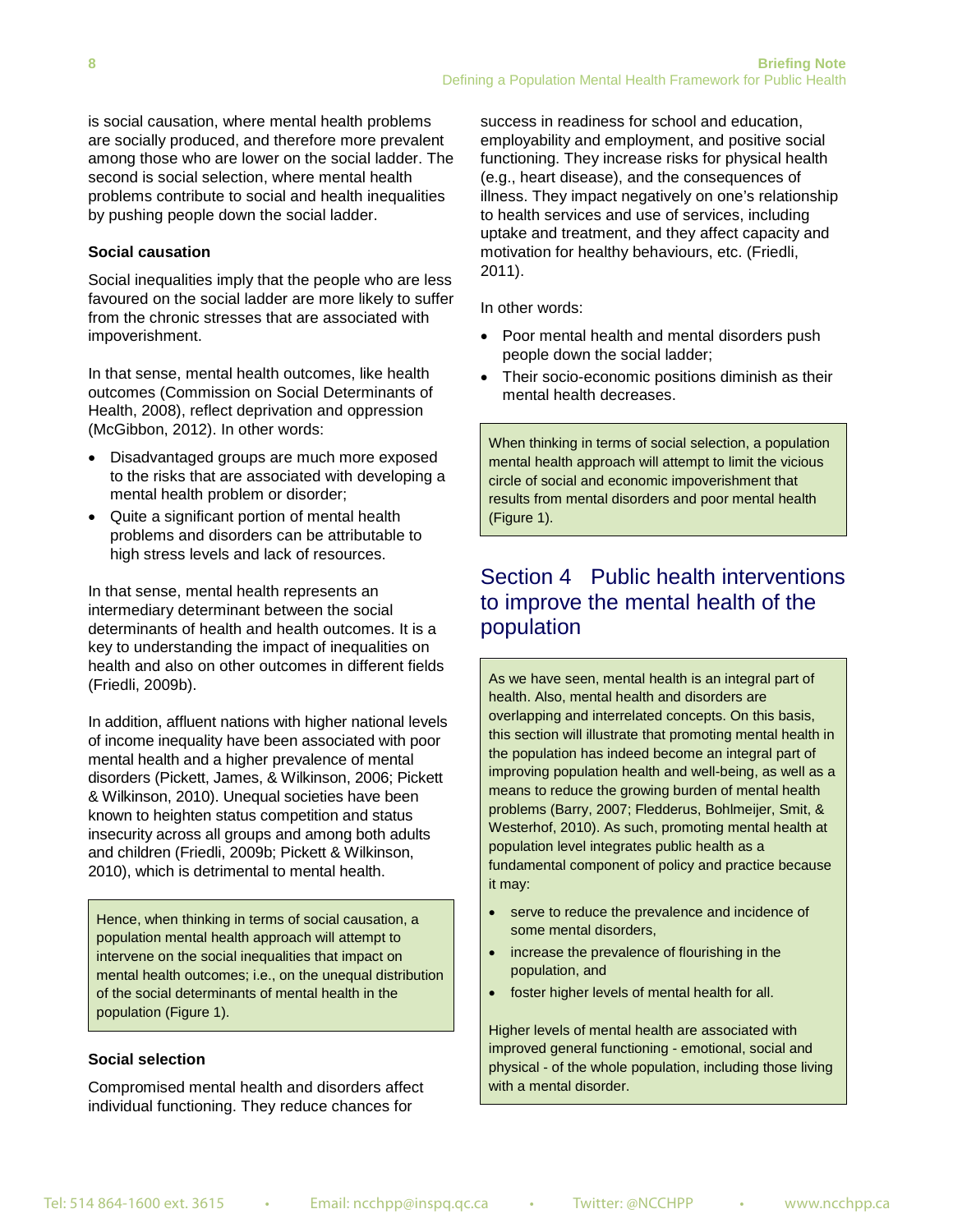In this section, we will first illustrate the benefits of improving overall levels of mental health in the population through a known public health model. Secondly, we will clarify the means to improve the levels of mental health in the population using population mental health promotion. In a third section, we will identify different interventions for promoting population mental health and priority areas for action**.** A fourth section proposes caveats for population approaches to promote mental health. The fifth and final section discusses interventions and policies not aiming directly at improving mental health.

#### **A KNOWN PUBLIC HEALTH MODEL**

To illustrate the benefits of improving the mental health of the whole population, a known public health model is used (Huppert, 2005; 2009), which is based on the work of Geoffrey Rose (1992). This model uses Keyes' 'languishing to flourishing' terminology.

According to Rose's population approach, individuals in the disorder tail of a population distribution (that is, the left extreme of the distribution curve in Figure 4) reflect the characteristics of the general population in which they live. In other words, there is a relationship between the average number of symptoms in a population and the number of diagnosable cases. Evidence of this relationship has been found for many physical and mental conditions (Huppert, 2005; 2009).

Using the population distribution of mental health and disorder, Huppert demonstrates how one can shift the population mental health curve in a positive direction by increasing the level of mental health in the population (Figure 4) (Huppert, 2005; 2009).

A small improvement in the average population mental health (i.e., by shifting the curve slightly to the right) will decrease the number of people who are in the mental disorder and languishing tail of the distribution (left extreme), and increase the number of people who are in the flourishing tail of the distribution (right extreme).

Put simply, if there are less psychological symptoms in the population (symptoms of poor mental health) the number of mental disorders in the population will diminish and the number of mentally healthy people will increase.



**Figure 4 A public health model for population mental health (adapted from Huppert, 2005)**

According to this model, improving mental health states in the general population may be more useful for reducing common mental health problems and behavioural problems than can be achieved by focusing exclusively on strategies that target treatment and prevention of mental disorders (Huppert, 2005; 2009).

Indeed, by using only individual (treatment) or targeted (prevention) approaches (see Figure 5), there would be little effect on eventually reducing the overall number with disorders, as they would continue to be renewed. Also, there would be no impact at all on the mental health of individuals in the general population, nor on the potential to improve social, physical, emotional, and cognitive functioning, each type of which is associated with mental health states.

A small improvement in population-wide levels of mental health would benefit everyone (Friedli, 2009b; Keyes, 2007).

Some people may shift from living with a mental disorder and languishing mental health, to living with a mental disorder and flourishing mental health. For those who have a mental disorder, flourishing improves the outlook for living a satisfying and productive life.

Flourishing for those without a mental disorder, i.e., for mentally healthy individuals, implies superior functioning. This translates into fewest days of work missed, a minimal level of health limitations impeding the activities of daily living, the fewest chronic physical diseases and conditions, the lowest health care system use, and the highest levels of psychological functioning.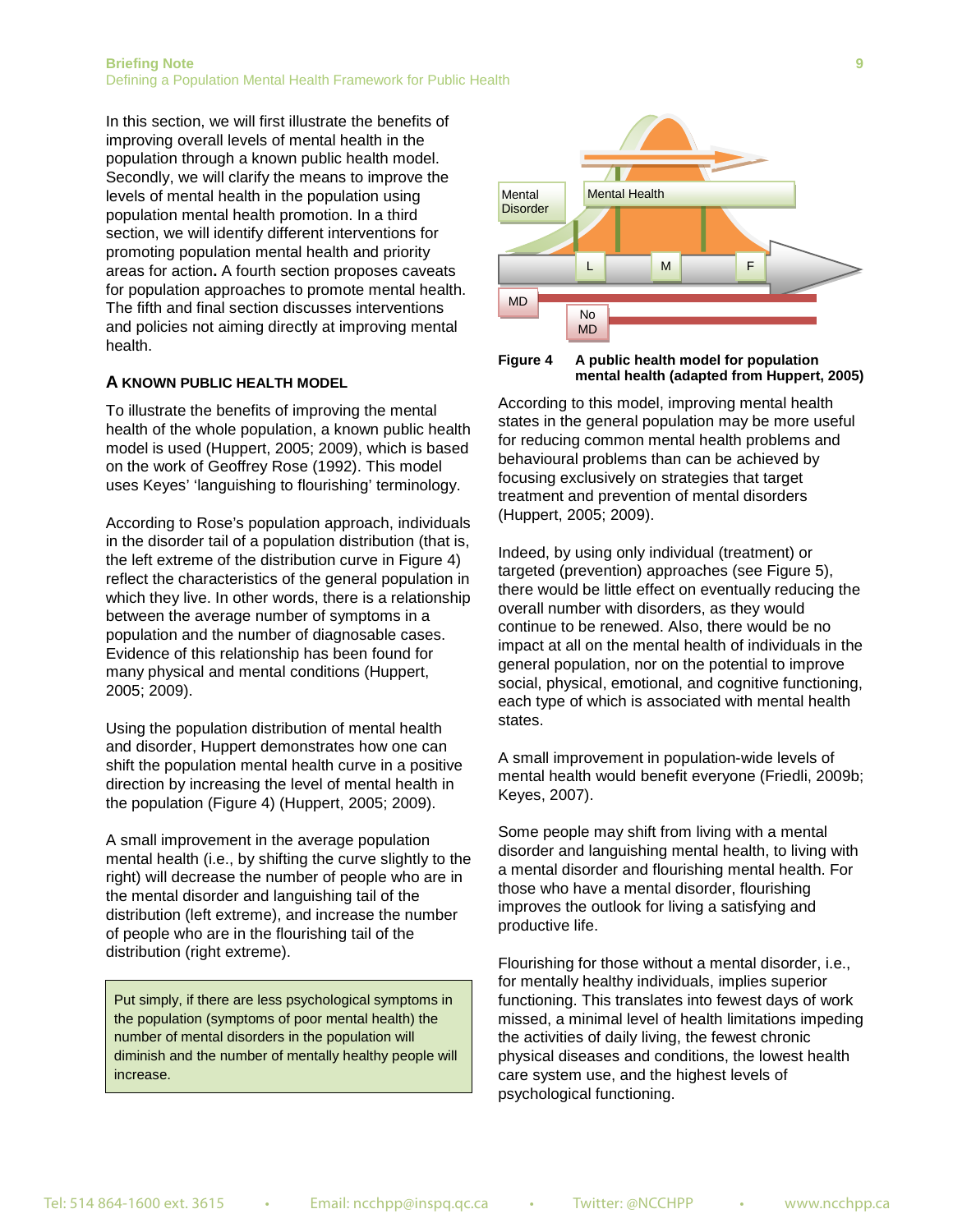Finally, gains in mental health decrease the risks of future mental disorders (Keyes, Dhingra, & Simoes, 2010), and of suicides in youth (Keyes et al., 2012). Increasing flourishing in a population has been associated with diminished social problems, delinquency, child abuse, school dropouts, lost days of work, etc. (Keyes, 2007).

Therefore, for both clinical (diagnosed with a mental disorder) and non-clinical populations (not diagnosed), even small improvements in the levels of mental health contribute to improved physical health, productivity and quality of life, and reduce the risks for mental disorders and suicides (National Institute for Mental Health in England, 2005; Keyes et al., 2010; Keyes et al., 2012).

### **POPULATION MENTAL HEALTH PROMOTION**

Promoting mental health in the population involves "actions to create living conditions and environments that support mental health and allow people to adopt and maintain healthy lifestyles. These include a range of actions to increase the chances of more people experiencing better mental health. A climate that respects and protects basic civil, political, socioeconomic and cultural rights is fundamental to mental health promotion. Without the security and freedom provided by these rights, it is very difficult to maintain a high level of mental health" (WHO, 2014).

Mental health promotion recognizes the interdependence of individuals, families, communities and society in general in fostering or hindering mental health, and therefore considers influencing the broader determinants of mental health as an appropriate objective for action (Barry, 2009).

However, as population mental health promotion is also, as we have discussed earlier in this note, "an umbrella term that includes action to promote mental well-being, to prevent mental health problems and to improve quality of life for people with a mental illness diagnosis" (Friedli, 2005, p. 7), therefore health promotion *and* prevention strategies will be applied to all people and communities. This includes at-risk individuals, people with symptoms and no diagnosis, and people living with a mental disorder (Barry & Jenkins, 2007b; Canadian Institute for Health Information, 2009; Joubert, 2009; Marshall Williams et al., 2005).

In Figure 5, we superimpose some of public health's usual target populations (populations with disorders, with symptoms, at risk, and healthy) and intervention strategies (treatment, prevention, and promotion) to the population mental health/mental disorder continuum.



#### **Figure 5 Population mental health promotion (inspired by Barry, 2001)**

This illustration helps to associate intervention strategies with population groups, and more importantly, it explicitly shows how mental health promotion concerns all population groups. Instead of a risk reduction model, which typically serves as the basis of prevention activities, mental health promotion rather endorses a competence enhancement perspective targeting the whole population (Barry & Jenkins, 2007b).

In sum, the population mental health framework for public health discussed in this note is influenced by the core principles of mental health promotion or health promotion in general. It conveys the values of health promotion and develops an intervention practice following the set of values and ideas emerging from the *Ottawa Charter for Health Promotion* (World Health Organization – Regional Office for Europe, 1986). These values and ideas are reintegrated and complemented in the Melbourne *Charter for Promoting Mental Health and Preventing Mental and Behavioural Disorders* (VicHealth et al., 2008), and in the *Perth Charter for the Promotion of Mental Health and Wellbeing* (Clifford Beers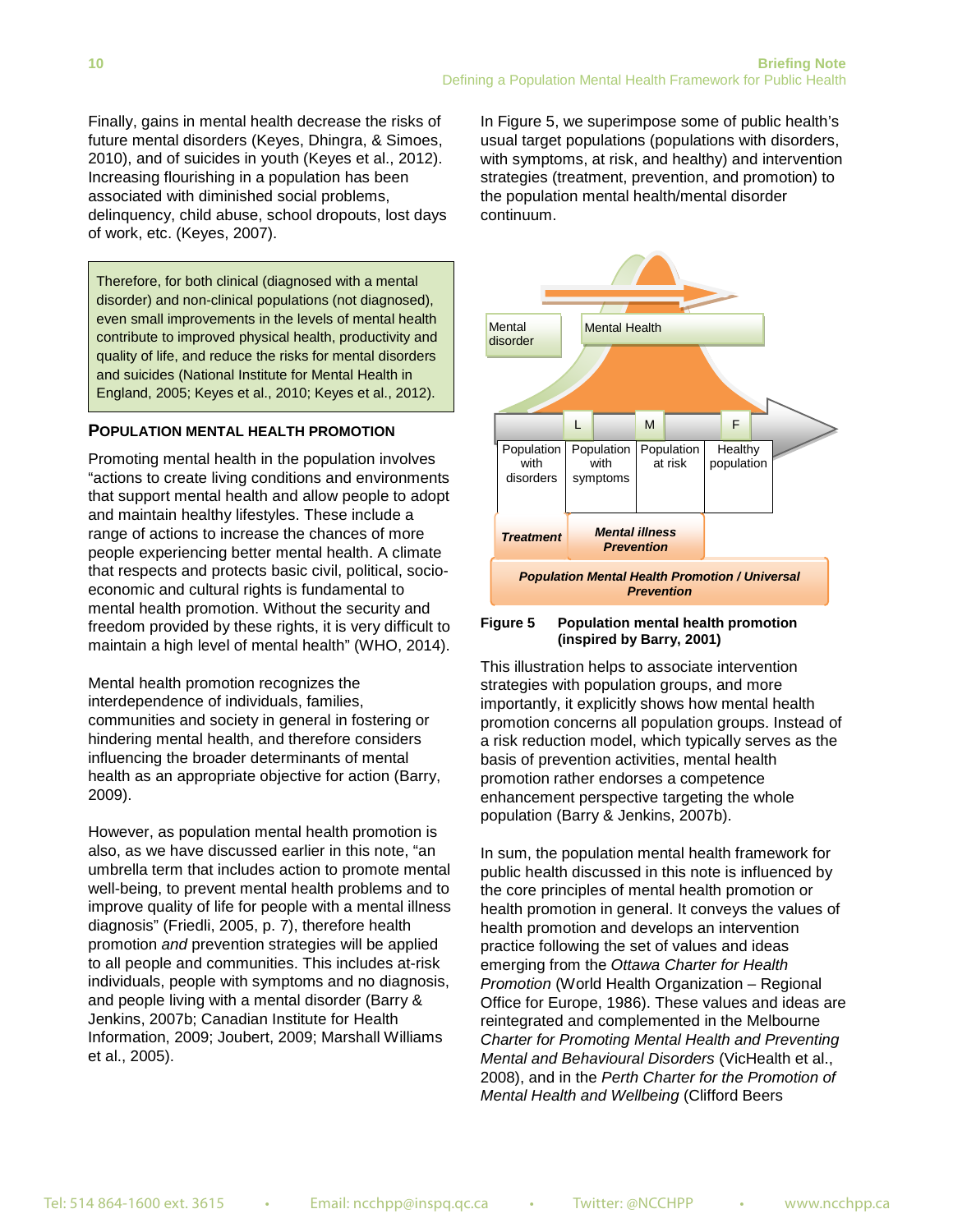Foundation & Mentally Healthy Western Australia, 2012).

There is sufficient evidence today to support the application of policy and practice interventions to promote the mental health of the population at different levels. These result in improved physical and mental health, better educational performance, reduced school dropout rates, greater productivity of workers and increased earnings, improved relationships within families, improved circumstances for child development, safer communities and reduced crime (Herrman et al., 2005). They contribute as well to the reduction of risk behaviours such as tobacco use, the misuse of alcohol and drugs and unsafe sex (Moodie & Jenkins, 2005). They also potentially lower rates of some mental disorders and suicides. These outcomes are not just a consequence of the absence of mental disorder, but are associated with the presence of increased positive mental health (Friedli, 2009a).

#### **POPULATION INTERVENTIONS TO PROMOTE MENTAL HEALTH**

Just as the determinants of mental health may be clustered into three levels of influence on mental health outcomes, so too may interventions, including policies, be directed at varying levels. They may indeed aim at the individual level, at the social level, and at the structural and environmental level (Barry & Friedli, 2008; Department of Health – Victoria, Aus., 2012; Huppert, 2005).

**Interventions aimed at the Individual level** are oriented towards promoting self-esteem, selfefficacy, life/coping skills and resilience, positive thought processes, social competencies, etc. They also favour lifestyles that enhance and protect mental health, such as physical activity, diet, drinking in moderation, maintaining social networks, etc.

**Interventions aimed at the social level** increase the quality of relationships at both the community and family levels. They include the interventions and policies that improve relationships between parents and their children from early infancy through adolescence. Parenting has been identified as one of the most important factors contributing to a healthy start in life, and therefore to mental health and health throughout life (Barry & Friedli, 2008; Barry, 2009; Herrman & Jané-Llopis, 2012). Sociallevel interventions also favour social support, selfhelp networks, enhanced connections, volunteering, social inclusion and participation, etc.

**Interventions aimed at the structural and environmental levels** favour good living environments and political structures, systems, cultures and norms that are supportive of mental health.

Some interventions which improve settings and living conditions are associated with improvements in mental health, such as those aiming to improve nutrition, food security, access to education, work safety and conditions, housing quality, schools and child care safety and quality, etc. (Hosman & Jané-Llopis, 2005).

The school is seen as a central community resource to promote mental health through whole-school approaches (approaches focusing not only on academic success, but on the broader aims of education such as social and emotional competencies enabling young people to flourish). Evidence suggests that comprehensive programs in schools, if applied efficiently and completely (Weare & Nind, 2011), are the most consistently effective approach in influencing children's development and behaviour (Jané-Llopis, Barry, Hosman, & Patel, 2005).

Work environments are another area of intensive activity for mental health promotion (Barry & Friedli, 2008; Barry, 2009; Herrman & Jané-Llopis, 2012; McDaid, 2008).

Many community interventions which have focused on strengthening community capacity, and building a sense of ownership and social responsibility have also shown positive mental health and social outcomes (Jané-Llopis et al., 2005; Mathieson, Ashton, Church, & Quinn, 2013).

In most cases there is a reasonable degree of evidence linking some structural level determinants and mental health outcomes, which suggests plausible policy effectiveness in those areas. For example, evidence indicates that higher levels of education, improved standards of living, freedom from discrimination, reduced poverty, and reduced inequalities, for example, are associated with higher levels of mental health.

Based on these, there are many policy interventions that can be expected to have positive impacts on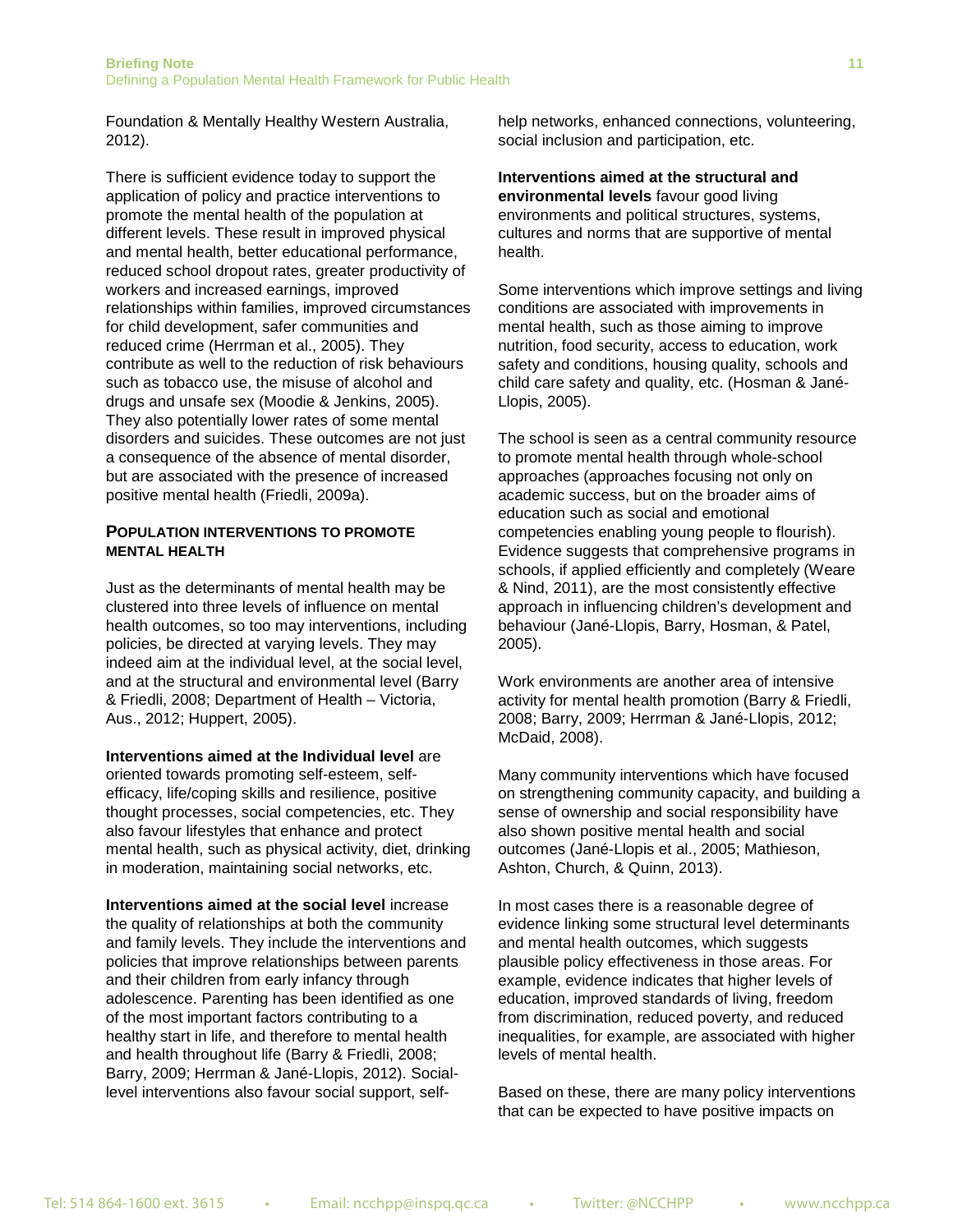mental health, and be considered as "healthy public policies favouring mental health (HPP-FMH)" (Mantoura, 2014). Examples of these are policies that favour income supplements, education, employment, building new roads, improved transport, area-based regeneration, urban planning. Policies seeking to influence culture and norms towards increased acceptance and tolerance. Policies seeking to reduce income inequalities, etc.

However, more work is needed to provide further evidence on the effectiveness, benefits, harms and costs of such policies in relation to mental health (Barry, 2009; Petticrew, Chisholm, Thomson, & Jané-Llopis, 2005).

#### **Priority areas for action**

We have seen that population mental health interventions concern everyone, they aim at many levels of influence, and they also need to be developed according to a life course approach.

There are some specific settings and life stages for which the scientific evidence has shown increased benefits. These include:

- The early years, parenting interventions for mothers during pregnancy and perinatally;
- Children, adolescents and young adults, using home visiting, family, and school-based or college/university-based interventions;
- Adults and the elderly in work settings and through community interventions favouring connectedness and an active lifestyle.

Also, the Internet is more and more seen as a setting for promoting mental health among young people, and the general population. It is also, with other communication devices (e.g., cell phones), to be considered as a means for diffusing information and techniques for enhancing well-being for the general public (Huppert, 2005), as well as a venue for providing many support and intervention techniques (such as virtual therapies for anxiety and depression, support programs for young people in difficult situations and for parents, etc.) (Jacka et al., 2013; Herrman & Jané-Llopis, 2012; Mental Health Commission of Canada, 2014).

Priorities for action in the upcoming years summarized in the literature include:

• "social, cultural and economic conditions that support family and community life

- education that equips children to flourish both economically and emotionally
- employment opportunities and workplace pay and conditions that promote and protect mental health
- partnerships between health and other sectors to address social and economic problems that are a catalyst for psychological distress [and]
- reducing policy and environmental barriers to social contact" (Friedli, 2009b, p. iv).

### **CAVEATS FOR POPULATION APPROACHES TO PROMOTE MENTAL HEALTH: CONSIDERING EQUITY IN MENTAL HEALTH**

The field of mental health has been described as a wicked problem (Hannigan & Coffey, 2011). Wicked problems are particularly complex, associated with multiple causal factors, and are often related to other wicked problems. They have no clear or unique definition, and no clear or unique solution (Morrison, 2013). For this type of problem, it is very likely that any one solution that is proposed to tackle it may have unintended and negative consequences on other associated problems. As such, population approaches to promote mental health, just like other population approaches aiming at health in general (Frolich & Potvin, 2008), may inadvertently increase inequalities in mental health. Even though population mental health interventions may have numerous advantages for the average level of mental health in the population, they may also produce results more quickly and effectively upon those who have more resources, and therefore improve some groups' levels of mental health more efficiently and at quicker rates than others.

Population interventions aimed at promoting mental health must therefore apply an equity lens, a "metaphorical pair of glasses that ensures people ask 'who will benefit?'" (Lalani, 2011, p. 3). This equity lens will be applied to the entire spectrum of interventions, from planning, through to implementation and evaluation.

Considering equity in population interventions aimed at promoting mental health also involves focusing extensively on those fundamental determinants that put people "at higher risk of risks" (Frohlich & Potvin, 2008, p. 218) for poor mental health outcomes throughout their life courses. That means paying particular attention to those who make up vulnerable populations who, because of their social positions, may face concentrated exposure to mental health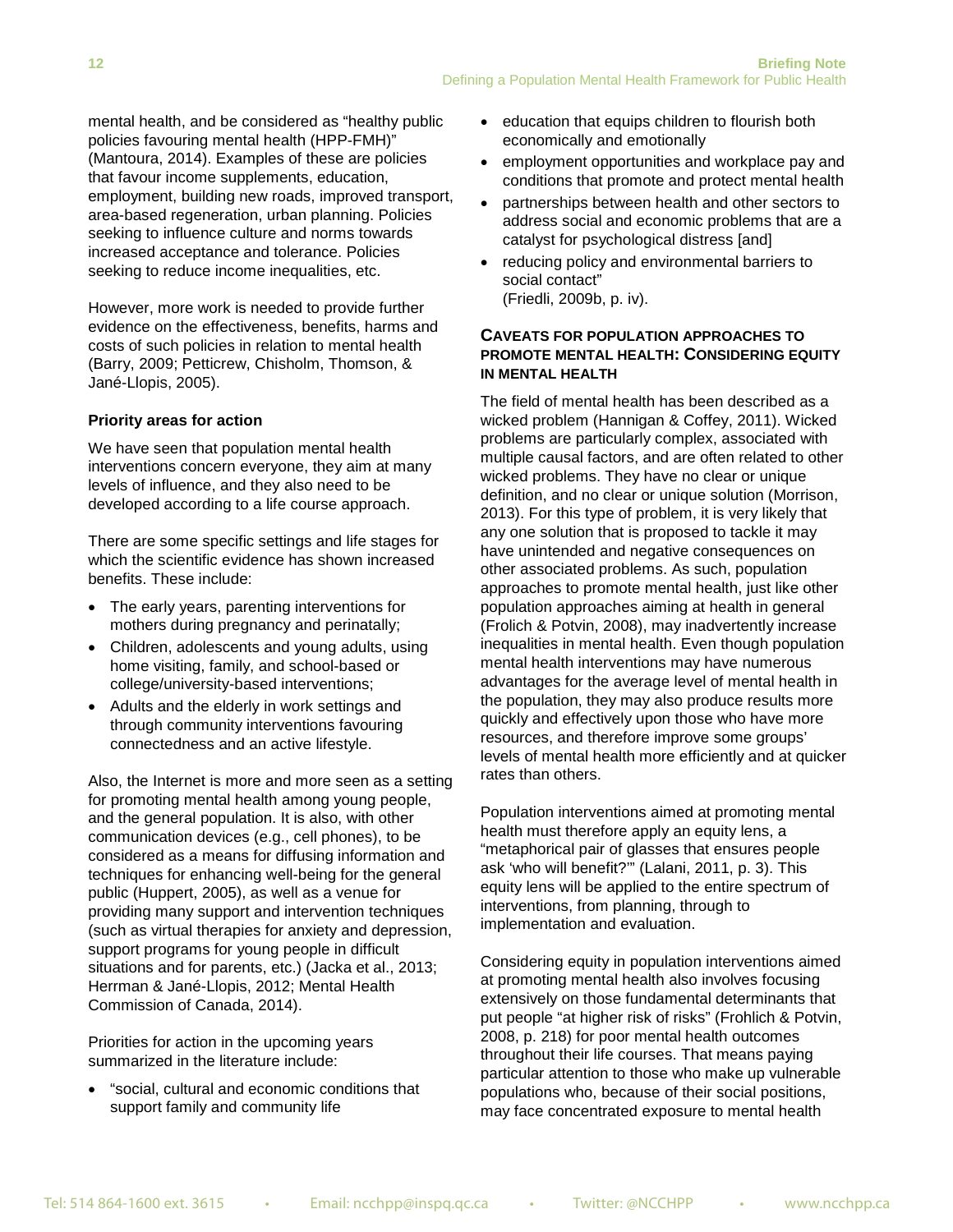risk factors, and limited exposure to protective factors throughout their lives. In Canada, some characteristics of vulnerable populations include low socioeconomic position, being of Aboriginal descent, having a lower level of education, etc. (Frohlich & Potvin, 2008).

Finally, it is also important to bear in mind the possible intersections of population-linked vulnerabilities and the inequalities that they create (Canadian Mental Health Association Ontario, 2014; Bowleg, 2012). For example, consider someone living with a mental health problem that is also socioeconomically disadvantaged, and is a woman of Aboriginal descent. All these characteristics in one individual expose her to vulnerabilities, which are socially produced and maintained, and which tangle into a beam of effects during the entire life course. Embracing those complexities is an additional challenge for population mental health.

A population mental health approach therefore implies:

- Approaching with the life course perspective,
- the objective of promoting mental health in the entire population, and
- a deliberate intention to address inequalities in mental health: both those that affect the development of mental health problems, and those that result from mental health problems and disorders.

#### **INTERVENTIONS AND POLICIES NOT AIMING DIRECTLY AT IMPROVING MENTAL HEALTH**

Mental health can also be indirectly supported through a range of activities in a multitude of domains; in those cases, mental health is improved as a side benefit.

Many activities and programs may promote mental health indirectly, such as those that are designed to reduce the misuse of tobacco, alcohol and other drugs, to reduce harm from unsafe sex, to improve teacher-student relationships, to alleviate social problems such as crime or intimate partner violence, to prevent violence in general, to increase participation in physical activity, to improve educational outcomes, etc. (Department of Health – Victoria, Aus., 2012; Herrman & Jané-Llopis, 2012).

In addition, many initiatives that have an impact on mental health are often not evaluated on those

terms. Examples include improved housing, child support, social assistance income, increased access to childcare, or transport, etc. Considering these interventions and evaluating their impacts upon mental health is an integral component of a comprehensive and integrated approach to promoting mental health at the population level (Barry & Jenkins, 2007b). One way to incorporate this kind of thinking is through the adoption of mental health or well-being impact assessments (Lalani, 2011; Cooke et al., 2011).

### Section 5 What are the roles of different public health actors?

The emerging momentum around mental health is progressively pushing factors that influence mental health into mainstream public health preoccupations (Friedli, 2009a). As such, population mental health is becoming a concern for all public health practitioners. It challenges health promoters who may not be explicitly working in the field of mental health. It touches health and mental health practitioners who may not be involved in mental health promotion. It rallies mainstream public health practitioners as well as policy makers in all areas, although they may not be habitually challenged or concerned by the promotion of population mental health. Finally, there is growing evidence of grassroots mobilization to reverse trends that are seen to be toxic to well-being, such as a difficult work-life balance, environmental degradation, the neglect of children and older people and poverty (Friedli, 2005).

#### **HEALTH PROMOTERS**

Many health promoters are already having a deep, but not always acknowledged impact on well-being. Indeed, they are already working to improve the everyday contexts (home, schools, hospitals, communities, workplaces) that are essential to mental health. They are also already supporting the vital individual characteristics that favour mental health, or attempting to sustain the lifestyles which have an established positive association with mental health. For them, paying explicit attention to the impacts of their activities, on *both* physical health *and* mental health, or adding an explicit concern for the determinants of mental health within their practice settings, ought to be an easy and natural shift.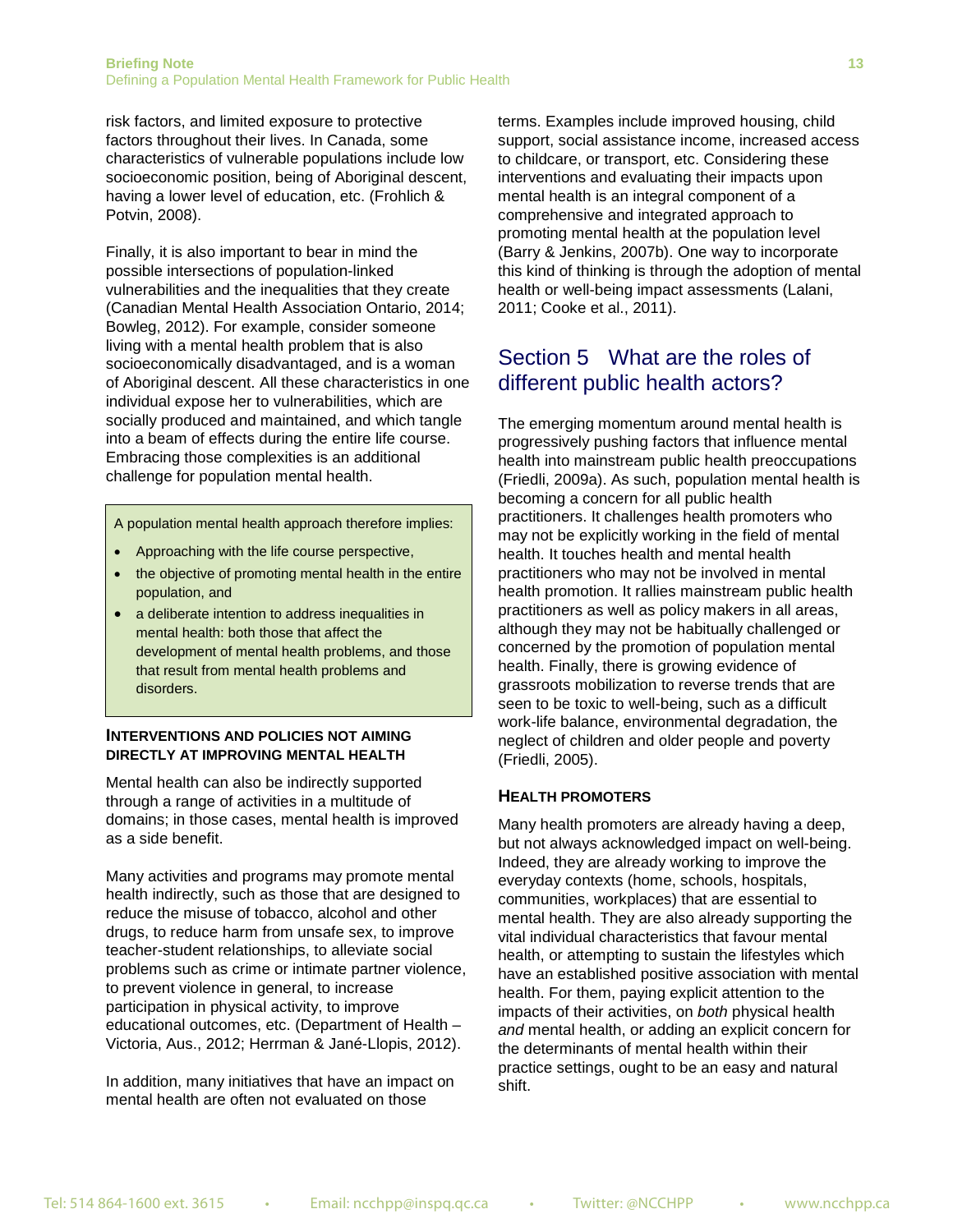This natural shift is very likely to become more common as we have seen that the intervention tools for advancing population mental health rely on the same set of common core principles as mental health promotion, and health promotion in general. However, as the implementation of health promotion has largely been confined to areas pertaining to physical health and injury prevention, further capacity development and more resources (in terms of additional competencies and knowledge) may be needed for health promoters (or other practitioners) to engage with a more explicit focus on the promotion of mental health, and on the prevention of poor mental health and disorders.

### **MENTAL HEALTH PRACTITIONERS**

For mental health practitioners, promoting mental health represents a key intervention for alleviating mental disorders and for recovery. It involves enabling the development and sustaining the presence of mental health for people living with a mental disorder. People with a mental disorder consistently identify stigmatization, discrimination, isolation, and exclusion as barriers to their mental health, overall health and quality of life. These exclusions can relate to, among others, employment, education, quality housing, social participation and potential for control and influence on how services are designed and delivered. These affect people's ability to fulfil their roles and identities as community members.

Mental health promotion takes into account the whole individual and addresses people's mental, spiritual, social, emotional, and physical needs in order to improve health and quality of life. Furthermore, it appears that people with a mental disorder are less likely to be offered annual health checks, have sufficient access to a family doctor, or be supported by health promotion interventions despite their relative need for these interventions and services. Research shows that nurses in clinical health practice, for example, often do not consider mental health promotion as an important task, or in some cases are not aware of their role in actively strengthening the positive aspects of the patient's mental health. They rather focus on reducing and alleviating disease.

Adopting a mental health promotion approach therefore involves a more comprehensive approach to service delivery which addresses the global needs of service users and their families (Barry & Jenkins,

2007a; Svedberg, Hansson, & Svensson, 2009; Funk, Gale, Grigg, Minoletti, & Yasamy, 2004). This includes for example:

- Integrating mental health services, *and* mental health promoting individual interventions, into general health and social services;
- Focusing interventions in and upon living environments,
- Supporting education, employment and other forms of empowerment and social insertion,
- Providing support for activities of daily living,
- Involving and supporting families of people living with a mental health problem, and
- Putting the person at the centre as a partner in the recovery process, and including peers as support in the process of recovery.

Community organisations represent a considerable partner for practitioners in the promotion of population mental health. They are an indispensable workforce for mental health promotion as they provide multiple sources of support within living environments both for people living with a mental health problem *and* for their families. They contribute in many ways to facilitate recovery and mental health.

#### **OTHER PUBLIC HEALTH PRACTITIONERS**

"It has been argued that an effective mental health system requires an investment in both promotion and treatment" and that "mental health promotion needs to be integrated as an important part of policy to give it the status and strategic direction required for it to be implemented successfully" (Funk et al., 2004, p. 216). Both treatment of mental disorder and promotion of mental health are complementary components of the spectrum of strategies needed to improve population mental health (Funk et al., 2004).

However, as the activities to promote the mental health of the population are not the sole responsibility of the mental health sector, and as most of the determining factors for population mental health lie outside the realm of health, public health practitioners do not always have the means to induce many of the necessary changes to improve mental health. However, they have the information necessary to inform authorities outside of the health sector, and they carry a responsibility to communicate and persuade officials to take mental health impacts into consideration (Saraceno et al., 2007). "A mental health policy could have a role in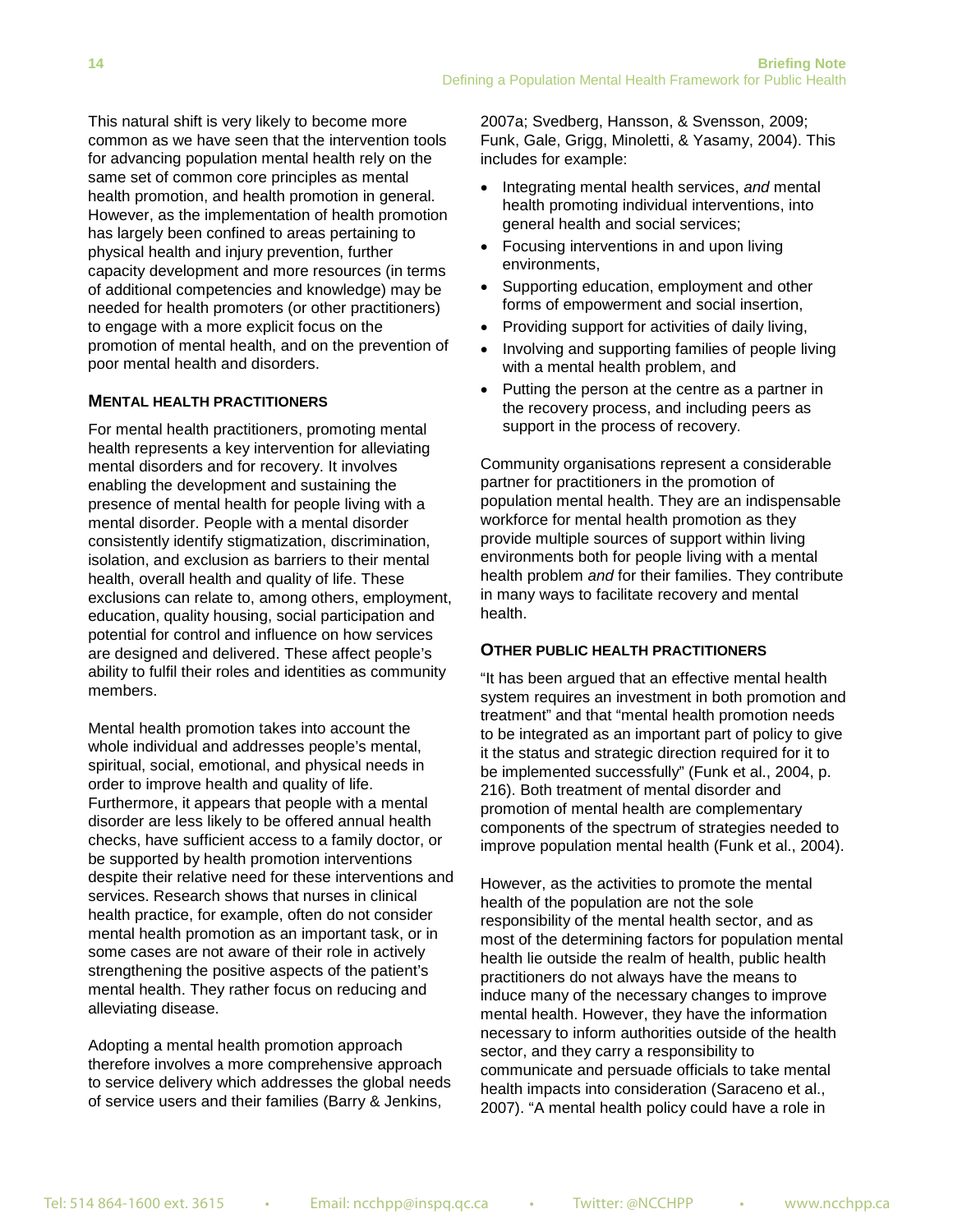advising other sectors on how to promote mental health" (Funk et al., 2004, p. 216). For example, increasing the price of alcohol through taxation may reduce the risk of liver cirrhosis, alcoholic psychosis, and suicide (Edwards et al., 1994, as cited in Herrman & Jané-Llopis, 2005).

As such, public health practitioners have an important role as advocates and advisers (Herrman & Jané-Llopis, 2012). In fact, a common objective of local mental health promotion strategies is to integrate mental health into local policy, creating healthy public policy favouring mental health (Coggins et al., 2007)

As a concern that is the responsibility of many sectors of public policy, population mental health is achieved by developing partnerships among and between a range of agencies, organizations and sectors (World Health Organization – Regional Office for Europe, 2005). It is favoured by intersectoral, whole of government and whole of society approaches. Responsibility extends across all disciplines and government departments. Furthermore, there is a need to engage public participation in moving the policy agenda forward to include mental health in all policies.

# References

- Barry, M., & Friedli, L. (2008). *Foresight Mental Capital and Wellbeing Project. State-of-Science Review: SR-B3. The influence of social, demographic and physical factors on positive mental health in children, adults and older people.* London: The Government Office of Science. Retrieved from: [http://webarchive.nationalarchives.gov.uk/20](http://webarchive.nationalarchives.gov.uk/20121212135622/http:/www.bis.gov.uk/assets/foresight/docs/mental-capital/sr-b3_mcw.pdf) [121212135622/http://www.bis.gov.uk/assets/](http://webarchive.nationalarchives.gov.uk/20121212135622/http:/www.bis.gov.uk/assets/foresight/docs/mental-capital/sr-b3_mcw.pdf) [foresight/docs/mental-capital/sr-b3\\_mcw.pdf](http://webarchive.nationalarchives.gov.uk/20121212135622/http:/www.bis.gov.uk/assets/foresight/docs/mental-capital/sr-b3_mcw.pdf)
- Barry, M. M. (2001). Promoting positive mental health: Theoretical Frameworks for practice. *International Journal of Mental Health Promotion, 3*(1), 25-34.
- Barry, M. M. (2007). Generic principles of effective mental health promotion*. International Journal of Mental Health Promotion, 9*(2), 4- 16.

# Conclusion

In this note we have presented a population mental health framework for public health. Our conceptual framework is underpinned by a population health approach and influenced by the principles of public mental health. It proposes interventions and policies that aim to promote mental health and well-being in the population and prevent mental disorders. It also focuses on reducing the social inequalities that *lead to* and/or *result from* mental health problems. These interventions and policies focus on the social determinants that influence mental health at the individual, social, and environmental and structural levels. In this framework, we consider mental health holistically, i.e., as an intrinsic and inseparable element of health. Furthermore, the framework points to the inclusion of indicators for both mental health and for mental disorders. Consequently mental health enters the realm of public health priorities and implies a concern at all levels of policy and practice.

- Barry, M. M. (2009). Addressing the determinants of positive mental health: concepts, evidence and practice. *International Journal of Mental Health Promotion, 11*(3), 4-17.
- Barry, M. M., & Jenkins, R. (2007a). Mental health promotion within mental health services. In *Implementing mental health promotion* (pp. 255-302). Oxford: Churchill Livingstone, Elsevier.
- Barry, M. M., & Jenkins, R. (2007b). *Implementing mental health promotion.* Oxford: Churchill Livingstone Elsevier.
- Bowleg, L. (2012). The problem with the phrase women and minorities: Intersectionality- an important theoretical framework for public health. *American Journal of Public Health, 102*(7), 1267-1273.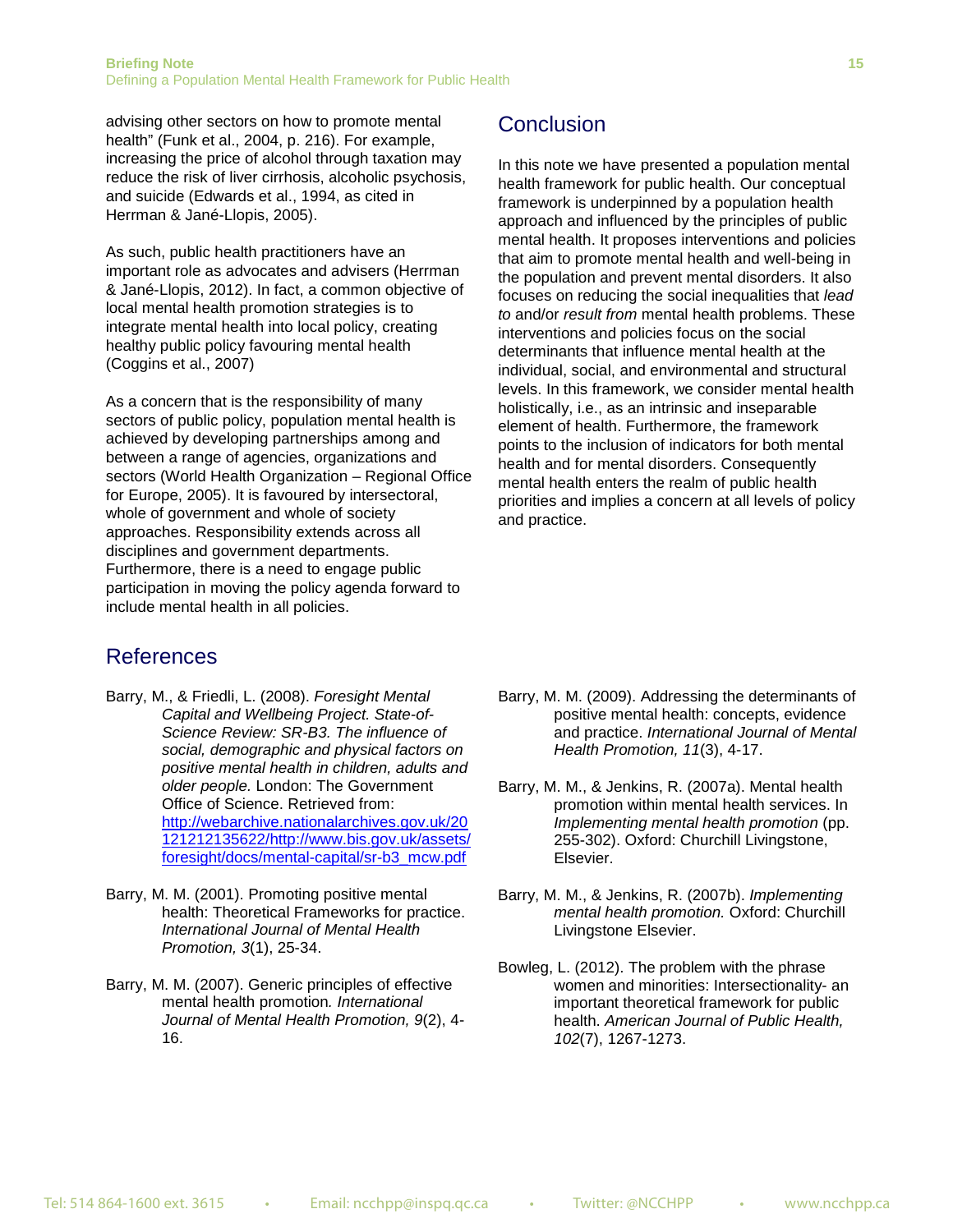Canadian Institute for Health Information. (2009). *Improving the Health of Canadians: Exploring positive mental health*. Ottawa: CIHI. Retrieved from: [http://www.cihi.ca/cihi](http://www.cihi.ca/cihi-ext-portal/pdf/internet/improving_health_canadians_en)[ext](http://www.cihi.ca/cihi-ext-portal/pdf/internet/improving_health_canadians_en)[portal/pdf/internet/improving\\_health\\_canadia](http://www.cihi.ca/cihi-ext-portal/pdf/internet/improving_health_canadians_en) [ns\\_en](http://www.cihi.ca/cihi-ext-portal/pdf/internet/improving_health_canadians_en)

- Canadian Mental Health Association Ontario. (2014). *Advancing equity in Ontario: Understanding key concepts*. Toronto: Canadian Mental Health Association Ontario. Retrieved from: [http://ontario.cmha.ca/files/2014/05/Advanci](http://ontario.cmha.ca/files/2014/05/Advancing-Equity-In-Mental-Health-Final1.pdf) [ng-Equity-In-Mental-Health-Final1.pdf](http://ontario.cmha.ca/files/2014/05/Advancing-Equity-In-Mental-Health-Final1.pdf)
- Clifford Beers Foundation, & Mentally Healthy Western Australia. (2012). *Perth Charter for the Promotion of Mental Health and Wellbeing.* Perth, Australia. Retrieved May 15, 2014, from Seventh world conference on the promotion of mental health and prevention of mental and behavioural disorders website: [http://www.perth2012.org/](http://www.perth2012.org/Perth%20Charter%20plus%20Background.pdf) [Perth%20Charter%20plus%20Background.p](http://www.perth2012.org/Perth%20Charter%20plus%20Background.pdf) [df](http://www.perth2012.org/Perth%20Charter%20plus%20Background.pdf)
- Coggins, T., Cooke, A., Friedli, L., Nicholls, J., Scott-Samuel, A., & Stansfield, J. (2007). *Mental well-being impact assessment: A Toolkit. A living and working document*. Hyde, Cheshire: Care Services Improvement Partnership (CSIP). North West Development Centre.
- Cohen, S., Alper, C. M., Doyle, W. J., Treanor, J. J., & Turner, R. B. (2006). Positive emotional style predicts resistance to illness after experimental exposure to rhinovirus or influenza A virus. *Psychosomatic Medicine, 68*(6), 809-815.
- Cohen, S., Doyle, W. J., Turner, R. B., Alper, C. M., & Skoner, D. P. (2003a). Sociability and susceptibility to the common cold. *Psychological Science, 14*(5), 389-395.
- Cohen, S., Doyle, W. J., Turner, R. B., Alper, C. M., & Skoner, D. P. (2003b). Emotional style and susceptibility to the common cold. *Psychosomatic Medicine, 65*(4), 652-657.
- Commission on Social Determinants of Health. (2008). *Closing the gap in a generation: Health equity through action on the social determinants of health*. Final report*.* Geneva: World Health Organization. Retrieved from: [http://whqlibdoc.who.int/publications/2008/97](http://whqlibdoc.who.int/publications/2008/9789241563703_eng.pdf?ua=1) 89241563703 eng.pdf?ua=1
- Cooke, A., Friedli, L., Coggins T., Edmonds, N., Michaelson, J., O'Hara, ..., Scott-Samuel, A. (2011). *Mental well-being impact assessment. A toolkit for well-being*, 3rd ed., London: National MWIA Collaborative. Retrieved from: [http://www.apho.org.uk/reso](http://www.apho.org.uk/resource/item.aspx?RID=95836) [urce/item.aspx?RID=95836](http://www.apho.org.uk/resource/item.aspx?RID=95836)
- Danner, D. D., Snowdon, D. A., & Friesen, W. V. (2001). Positive emotions in early life and longevity: Findings from the nun study. *Journal of Personality and Social Psychology, 80*(5), 804-813.
- Department of Health UK. (2001). *Making it Happen: A Guide to delivering mental health promotion.* Retrieved from Department of Health - UK website: [http://www.mentalhealt](http://www.mentalhealthpromotion.net/resources/makingithappen.pdf) [hpromotion.net/resources/makingithappen.p](http://www.mentalhealthpromotion.net/resources/makingithappen.pdf) [df](http://www.mentalhealthpromotion.net/resources/makingithappen.pdf)
- Department of Health UK. (2011). *No health without mental health: a cross-government mental health outcomes strategy for people of all ages.* Retrieved from Department of Health – UK website: [https://www.gov.uk/government/](https://www.gov.uk/government/uploads/system/uploads/attachment_data/file/213761/dh_124058.pdf) [uploads/system/uploads/attachment\\_data/fil](https://www.gov.uk/government/uploads/system/uploads/attachment_data/file/213761/dh_124058.pdf) [e/213761/dh\\_124058.pdf](https://www.gov.uk/government/uploads/system/uploads/attachment_data/file/213761/dh_124058.pdf)
- Department of Health Victoria, Aus. (2012). *Using policy to promote mental health and wellbeing - A guide for policy makers.* Melbourne: Prevention and Population Health Branch, Victorian Government. Retrieved from: [http://docs.health.vic.gov.au/](http://docs.health.vic.gov.au/docs/doc/CF6408DF588418D3CA257A5A0015241A/$FILE/Using%20policy%20to%20promote%20mental%20health%20and%20wellbeing%20-%20A%20guide%20for%20policy%20makers.pdf) [docs/doc/CF6408DF588418D3CA257A5A00](http://docs.health.vic.gov.au/docs/doc/CF6408DF588418D3CA257A5A0015241A/$FILE/Using%20policy%20to%20promote%20mental%20health%20and%20wellbeing%20-%20A%20guide%20for%20policy%20makers.pdf) [15241A/\\$FILE/Using%20policy%20to%20pr](http://docs.health.vic.gov.au/docs/doc/CF6408DF588418D3CA257A5A0015241A/$FILE/Using%20policy%20to%20promote%20mental%20health%20and%20wellbeing%20-%20A%20guide%20for%20policy%20makers.pdf) [omote%20mental%20health%20and%20well](http://docs.health.vic.gov.au/docs/doc/CF6408DF588418D3CA257A5A0015241A/$FILE/Using%20policy%20to%20promote%20mental%20health%20and%20wellbeing%20-%20A%20guide%20for%20policy%20makers.pdf) [being%20-](http://docs.health.vic.gov.au/docs/doc/CF6408DF588418D3CA257A5A0015241A/$FILE/Using%20policy%20to%20promote%20mental%20health%20and%20wellbeing%20-%20A%20guide%20for%20policy%20makers.pdf) [%20A%20guide%20for%20policy%20maker](http://docs.health.vic.gov.au/docs/doc/CF6408DF588418D3CA257A5A0015241A/$FILE/Using%20policy%20to%20promote%20mental%20health%20and%20wellbeing%20-%20A%20guide%20for%20policy%20makers.pdf) [s.pdf](http://docs.health.vic.gov.au/docs/doc/CF6408DF588418D3CA257A5A0015241A/$FILE/Using%20policy%20to%20promote%20mental%20health%20and%20wellbeing%20-%20A%20guide%20for%20policy%20makers.pdf)
- Eaton, W. W. (2012). *Public mental health. New York:* Oxford University Press.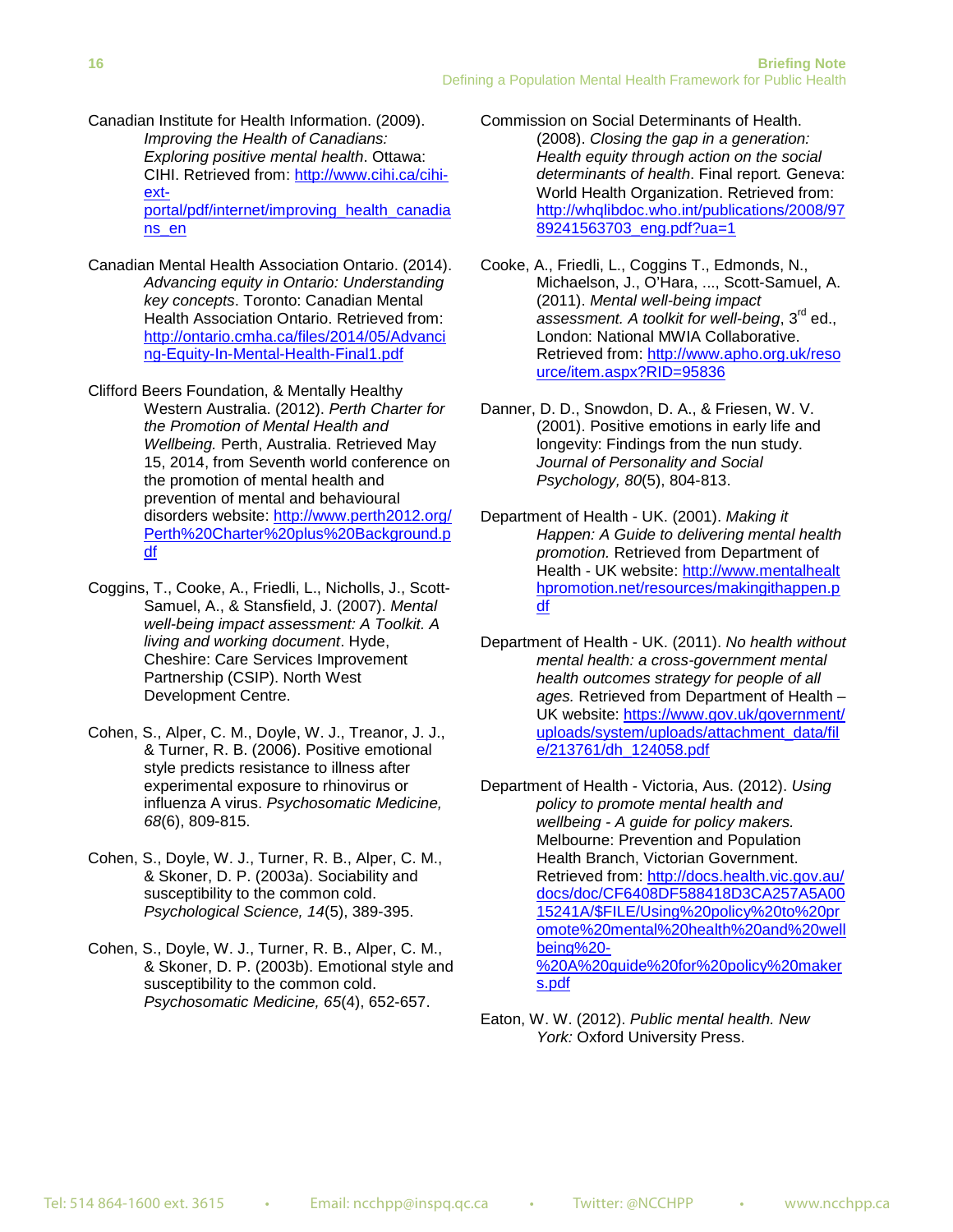Fledderus, M., Bohlmeijer, E. T., Smit, F., & Westerhof, G. J. (2010). Mental health promotion as a new goal in public mental health care: A randomized controlled trial of an intervention enhancing psychological flexibility. *American Journal of Public Health, 100*(12), 2372. doi: 10.2105/AJPH.2010.196196.

- Fredrickson, B. L., Mancuso, R. A., Branigan, C., & Tugade, M. M. (2000). The Undoing effect of positive emotions. *Motivation and Emotion, 24*(4), 237-258.
- Friedli, L. (2005). Co-operation and working together. Promoting m*ental health in the CAWT Region: A strategic review.* Retrieved from: [http://www.cawt.com/Site/11/Documents/Pu](http://www.cawt.com/Site/11/Documents/Publications/Mental%20Health/strategicreviewfinalfinal.pdf) [blications/Mental%20Health/strategicreviewfi](http://www.cawt.com/Site/11/Documents/Publications/Mental%20Health/strategicreviewfinalfinal.pdf) [nalfinal.pdf](http://www.cawt.com/Site/11/Documents/Publications/Mental%20Health/strategicreviewfinalfinal.pdf)
- Friedli, L. (2009a). Future directions in mental health promotion and public mental health. A Textbook of principles and practice. In I. Norman & I. Ryrie (Eds.), *The Art & Science of Mental Health Nursing,* 2nd ed. (pp. 43- 61). Maidenhead, Berkshire: Open University Press. Retrieved from: [http://mcgraw](http://mcgraw-hill.co.uk/openup/chapters/9780335222933.pdf)[hill.co.uk/openup/chapters/9780335222933.](http://mcgraw-hill.co.uk/openup/chapters/9780335222933.pdf) [pdf](http://mcgraw-hill.co.uk/openup/chapters/9780335222933.pdf)
- Friedli, L. (2009b). *Mental health, resilience and inequalities*. WHO Europe. Retrieved from: [http://www.euro.who.int/document/e92227.p](http://www.euro.who.int/document/e92227.pdf) [df](http://www.euro.who.int/document/e92227.pdf)
- Friedli, L. (2011). *Mental health, resilience and inequalities: some reflections on the challenges of equity, effectiveness and ethics*. WHO Collaborating Centre for Mental health promotion, Helsinki. Retrieved from: [http://www.thl.fi/th/l-client/pdfs/7f197ee0-](http://www.thl.fi/th/l-client/pdfs/7f197ee0-6774-448c-8698-fbb025fa41bc) [6774-448c-8698-fbb025fa41bc](http://www.thl.fi/th/l-client/pdfs/7f197ee0-6774-448c-8698-fbb025fa41bc)
- Frohlich, K. L., & Potvin, L. (2008). The inequality paradox: the population approach and vulnerable populations. (Transcending the known in public health practice). *American Journal of Public Health, 98*(2), 216-221. doi: 10.2105/AJPH.2007.114777.
- Funk, M., Gale, E., Grigg, M., Minoletti, A., & Yasamy, M.T. (2004). Mental Health Promotion: An important component of national mental health policy. In H. Herrman, S. Saxena, & R. Moodie (Eds.), *Promoting mental health: concepts, emerging evidence, practice*, (pp. 216-225). Geneva: WHO. Retrieved from: [http://www.who.int/mental\\_h](http://www.who.int/mental_health/evidence/MH_Promotion_Book.pdf) [ealth/evidence/MH\\_Promotion\\_Book.pdf](http://www.who.int/mental_health/evidence/MH_Promotion_Book.pdf)
- Gilleard, C., Pond, C., Scammell, A., Lobo, R., Simporis, K., & Rawaf, S. (2004). Well-being in Wandsworth: a public mental health audit. *Journal of Public Mental Health, 4*(2), 14-22.
- Hannigan, B., & Coffey, M. (2011). Where the wicked problems are: The case of mental health. *Health Policy, 101*(3), 220-227.
- Health and Welfare Canada. (1988). *Mental health for Canadians: Striking a balance.* Ottawa, Ont.: Ministry of Supply and Services Canada.
- Herrman, H., & Jané-Llopis, E. (2012). The Status of mental health promotion. *Public Health Reviews, 34*(2), 121.
- Herrman, H., & Jané-Llopis, E. (2005). Mental health promotion in public health. *Promotion and Education, Suppl 2*, 42-46.
- Herrman, H., Saxena, S., & Moodie, R., (Eds). (2005). *Promoting Mental Health: Concepts, Emerging Evidence, Practice*. A Report of the World Health Organization, Department of Mental Health and Substance Abuse in Collaboration with the Victorian Health Promotion Foundation and University of Melbourne. Geneva: WHO. Retrieved from: [http://www.who.int/mental\\_health/evidence/e](http://www.who.int/mental_health/evidence/en/promoting_mhh.pdf) [n/promoting\\_mhh.pdf](http://www.who.int/mental_health/evidence/en/promoting_mhh.pdf)
- Hosman, C. M. H., & Jané-Llopis, E. (2005). The evidence of effective interventions for mental health promotion. In H. Herrman, S. Saxena, & R. Moodie (Eds.), *Promoting mental health: concepts, emerging evidence, practice*, (pp. 169-188). Geneva: WHO. Retrieved from: [http://www.who.int/mental\\_h](http://www.who.int/mental_health/evidence/MH_Promotion_Book.pdf) [ealth/evidence/MH\\_Promotion\\_Book.pdf](http://www.who.int/mental_health/evidence/MH_Promotion_Book.pdf)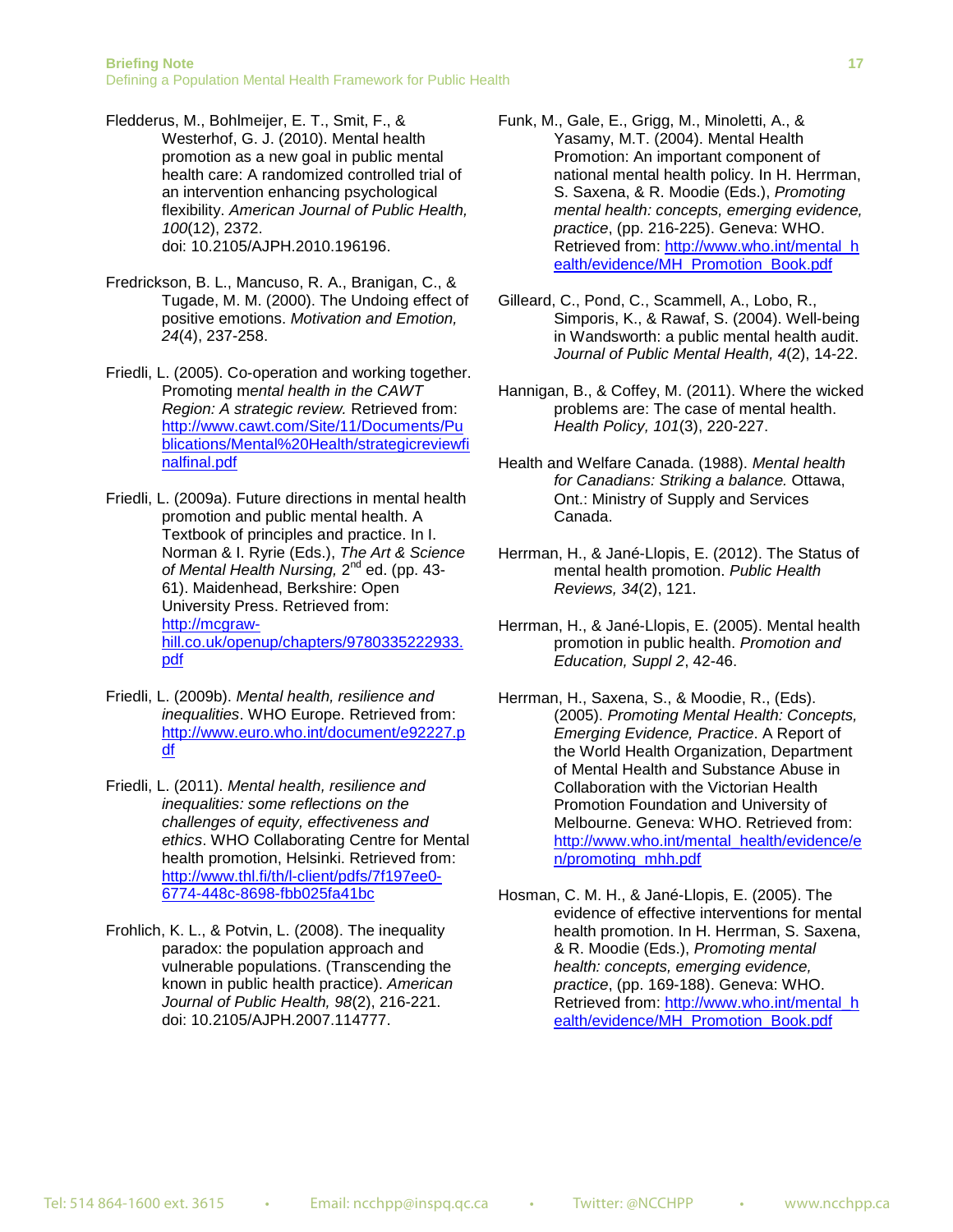- Huppert, F. A. (2005). Positive mental health in individuals and populations. In F. A. Huppert, N. Baylis, & B. Keverne (Eds.), *The science of well-being,* (pp. 307-342). Oxford: Oxford University Press.
- Huppert, F. A. (2009). A New approach to reducing disorder and improving well-being. *Perspectives on Psychological Science, 4*(1), 108-111.
- Huppert, F. A., & Whittington, J. E. (2003). Evidence for the independence of positive and negative well-being: Implications for quality of life assessment. *British Journal of Health Psychology, 8*, 107-122.
- Jacka, F. N., Reavley, N. J., Jorm, A. F., Toumbourou, J. W., Lewis, A. J., & Berk, M. (2013). Prevention of common mental disorders: What can we learn from those who have gone before and where do we go next? *Australian and New Zealand Journal of Psychiatry, 47*(10), 920-929.
- Jané-Llopis, E., Barry, M. M., Hosman, C., & Patel, V. (2005). Mental health promotion works: a review. *Promotion & Education, 12*(2 suppl), 9-25.
- Joubert, N. (2009). *Improving the health of Canadians 2009: Exploring positive mental health.* Complementary article to the Canadian Institute for Health Information Report. Ottawa: Canadian Institute for Health Information. Retrieved from: [https://secure.cihi.ca/free\\_products/Comple](https://secure.cihi.ca/free_products/Complementary_Joubert_Final_Eng_20Feb2009.pdf) [mentary\\_Joubert\\_Final\\_Eng\\_20Feb2009.pdf](https://secure.cihi.ca/free_products/Complementary_Joubert_Final_Eng_20Feb2009.pdf)
- Keleher, H., & Armstrong, R. (2005). *Evidencebased mental health promotion resource,* Report for the Department of Human Services and VicHealth, Melbourne. Retrieved from: [http://www.gwhealth.asn.au/](http://www.gwhealth.asn.au/data/mental_health_resource.pdf) [data/mental\\_health\\_resource.pdf](http://www.gwhealth.asn.au/data/mental_health_resource.pdf)
- Keyes, C. L. M. (2002). The Mental Health Continuum: From languishing to flourishing in life. *Journal of Health and Social Behavior, 43*(2), 207-222.
- Keyes, C. L. M. (2004). The nexus of cardiovascular disease and depression revisited: the complete mental health perspective and the moderating role of age and gender. *Aging & Mental Health, 8*(3), 266-274.
- Keyes, C. L. M. (2007). Promoting and protecting mental health as flourishing: A complementary strategy for improving mental health. *American Psychologist, 62*(2), 95-108.
- Keyes, C. L. M., Dhingra, S., & Simoes, E. (2010). Change in level of positive mental health as a predictor of future risk of mental illness. *Mental Health Promotion and Protection, 100*(12), 2366-2371.
- Keyes, C. L. M., & Simoes, E. (2012). To Flourish or not: Positive mental health and all-cause mortality. *American Journal of Public Health, 102*(11), 2164-2172.
- Keyes, C. L. M., Eisenberg, D., Perry, G. S., Dube, S., Kroenke, K., & Dhingra, S. (2012). The relationship of level of positive mental health with current mental disorders in predicting suicidal behavior and academic impairment in college students. *Journal of American College Health, 60*(2), 126-133.Kindig, D. & Stoddart, G. (2003). What is population health? *American Journal of Public Health, 93*(3), 380-383.
- Knifton, L., & Quinn, N. (2013). *Public Mental Health: Global Perspectives*. Maidenhead, Berkshire: Open University Press.
- Lakaski, C. (2008). *Mentally healthy communities: an exploration.* In Canadian Institute for Health Information, (Ed.), Mentally healthy communities: A collection of papers. Ottawa: CIHI. Retrieved from: [https://secure.cihi.ca/fr](https://secure.cihi.ca/free_products/mentally_healthy_communities_en.pdf) [ee\\_products/mentally\\_healthy\\_communities](https://secure.cihi.ca/free_products/mentally_healthy_communities_en.pdf) [\\_en.pdf](https://secure.cihi.ca/free_products/mentally_healthy_communities_en.pdf)
- Lalani, N. (2011). *Mental Well-Being Impact Assessment: A primer.* Retrieved September 16, 2013, from Wellesley Institute website: [http://www.wellesleyinstitut](http://www.wellesleyinstitute.com/wp-content/uploads/2011/02/MWIA_Lalani.pdf) [e.com/wp](http://www.wellesleyinstitute.com/wp-content/uploads/2011/02/MWIA_Lalani.pdf)[content/uploads/2011/02/MWIA\\_Lalani.pdf](http://www.wellesleyinstitute.com/wp-content/uploads/2011/02/MWIA_Lalani.pdf)
- Lavikainen, J., Lahtinen, E., & Lehtinen, V. (2000). *Public health approach on mental Health in Europe.* Saarijärvi: National Research and Development Centre for Welfare and Health, STAKES Ministry of Social Affairs and Health. Retrieved from: [http://ec.europa.eu/h](http://ec.europa.eu/health/ph_projects/1998/promotion/fp_promotion_1998_frep_11_c_en.pdf) [ealth/ph\\_projects/1998/promotion/fp\\_promoti](http://ec.europa.eu/health/ph_projects/1998/promotion/fp_promotion_1998_frep_11_c_en.pdf) on 1998 frep 11 c en.pdf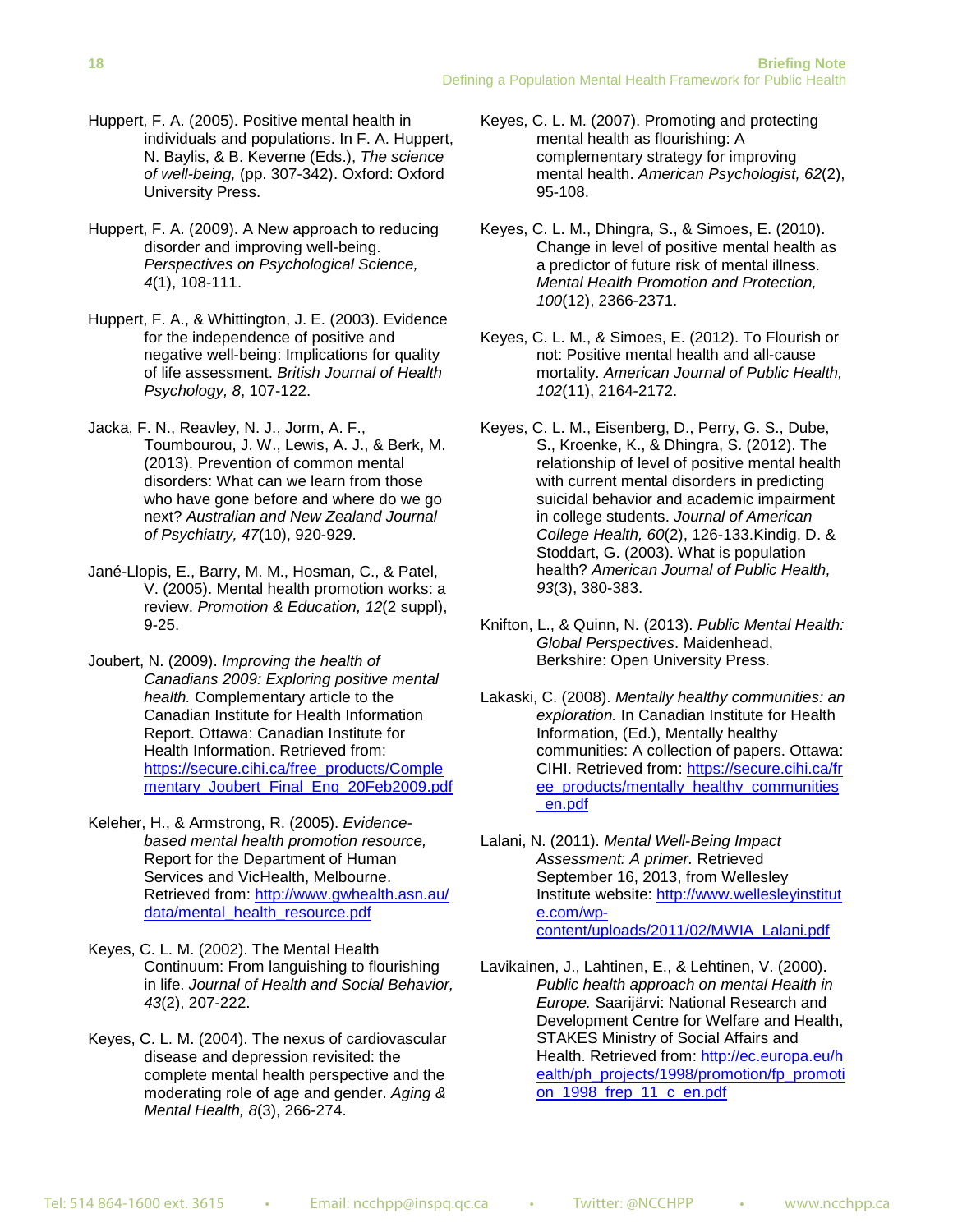- Mantoura, P. (2014). *Framework for healthy public policies favouring mental health*. Montreal: National Collaborating Centre for Healthy Public Policy (NCCHPP). Retrieved from: [http://www.ncchpp.ca/docs/PPFSM\\_EN\\_Ga](http://www.ncchpp.ca/docs/PPFSM_EN_Gabarit.pdf) [barit.pdf.](http://www.ncchpp.ca/docs/PPFSM_EN_Gabarit.pdf)
- Marshall Williams, S., Saxena, S., & McQueen, D. V. (2005). The Momentum for mental health promotion. *Promotion & Education, 12*(2 suppl), 6-9.
- Marsland, A. L., Cohen, S., Rabin, B. S., & Manuck, S. B. (2006). Trait positive affect and antibody response to hepatitis B vaccination. *Brain, Behavior, and Immunity, 20*(3), 261- 269.
- Mathieson, J., Ashton, J., Church, E. S. J., & Quinn, N. (2013). Community development, regeneration and mental health. In L. Knifton & N. Quinn (Eds.), *Public Mental Health: Global Perspectives,* (pp. 12-21). Maidenhead, Berkshire: Open University Press.
- McDaid, D. (2008). *Consensus Paper: Mental health in workplace settings.* Luxembourg: European Commission. Retrieved from: [http://ec.europa.eu/health/ph\\_determinants/li](http://ec.europa.eu/health/ph_determinants/life_style/mental/docs/consensus_workplace_en.pdf) fe\_style/mental/docs/consensus\_workplace [en.pdf](http://ec.europa.eu/health/ph_determinants/life_style/mental/docs/consensus_workplace_en.pdf)
- McGibbon, E. (2012). Oppression and mental Health. Pathologizing the outcomes of injustice. In *Oppression: A Social Determinant of Health,* (pp. 123-137). Halifax & Winnipeg: Fernwood Publishing.
- Mental Health Commission of Canada. (2012). *Changing directions, changing lives: The mental health strategy for Canada.* Retrieved September 16, 2013, from Mental Health Commission of Canada website: [http://strategy.mentalhealthcommission.ca/p](http://strategy.mentalhealthcommission.ca/pdf/strategy-text-en.pdf) [df/strategy-text-en.pdf](http://strategy.mentalhealthcommission.ca/pdf/strategy-text-en.pdf)
- Mental Health Commission of Canada. (2014). *E-Mental Health in Canada: Transforming the Mental Health System Using Technology.* Ottawa: Mental Health Commission of Canada. Retrieved from: [http://www.mentalhealthcommission.ca/Engli](http://www.mentalhealthcommission.ca/English/system/files/private/document/MHCC_E-Mental_Health-Briefing_Document_ENG.pdf) [sh/system/files/private/document/MHCC\\_E-](http://www.mentalhealthcommission.ca/English/system/files/private/document/MHCC_E-Mental_Health-Briefing_Document_ENG.pdf)[Mental\\_Health-Briefing\\_Document\\_ENG.pdf](http://www.mentalhealthcommission.ca/English/system/files/private/document/MHCC_E-Mental_Health-Briefing_Document_ENG.pdf)
- Mental Health Foundation. (2005). *Choosing mental health: A policy agenda for mental health and public health.* London: Mental Health Foundation. Retrieved from: [http://www.ment](http://www.mentalhealth.org.uk/content/assets/PDF/publications/choosing_mental_health.pdf?view=Standard) [alhealth.org.uk/content/assets/PDF/publicati](http://www.mentalhealth.org.uk/content/assets/PDF/publications/choosing_mental_health.pdf?view=Standard) [ons/choosing\\_mental\\_health.pdf?view=Stan](http://www.mentalhealth.org.uk/content/assets/PDF/publications/choosing_mental_health.pdf?view=Standard) [dard](http://www.mentalhealth.org.uk/content/assets/PDF/publications/choosing_mental_health.pdf?view=Standard)
- Moodie, R., & Jenkins, R. (2005). I'm from the government and you want me to invest in mental health promotion. Well why should I? *Promotion & Education,*(Suppl 2), 37-41.
- Morrison, V. (2013). *Wicked problems and public policy.* Montreal: National Collaborating Centre for Healthy Public Policy (NCCHPP). Retrieved from: [http://www.ncchpp.ca/docs/WickedProblems](http://www.ncchpp.ca/docs/WickedProblems_FactSheet_NCCHPP.pdf) [\\_FactSheet\\_NCCHPP.pdf](http://www.ncchpp.ca/docs/WickedProblems_FactSheet_NCCHPP.pdf)
- National Institute for Mental Health in England. (2005). *Making it possible: improving mental health and well-being in England.* London: National Institute for Mental Health in England. Retrieved from: [http://www.google.](http://www.google.ca/url?sa=t&rct=j&q=&esrc=s&frm=1&source=web&cd=6&ved=0CGUQFjAF&url=http%3A%2F%2Fwww.apho.org.uk%2Fresource%2Fview.aspx%3FRID%3D70037&ei=IndVUu35G4fD4AOJ5IGYDw&usg=AFQjCNFXxO8fBWrkpSokAMXxLonBCK8G6A&sig2=7i3J9FuCTTLvbWgCqrMfRw&bvm=bv.53760139,d.dmg) [ca/url?sa=t&rct=j&q=&esrc=s&frm=1&source](http://www.google.ca/url?sa=t&rct=j&q=&esrc=s&frm=1&source=web&cd=6&ved=0CGUQFjAF&url=http%3A%2F%2Fwww.apho.org.uk%2Fresource%2Fview.aspx%3FRID%3D70037&ei=IndVUu35G4fD4AOJ5IGYDw&usg=AFQjCNFXxO8fBWrkpSokAMXxLonBCK8G6A&sig2=7i3J9FuCTTLvbWgCqrMfRw&bvm=bv.53760139,d.dmg) [=web&cd=6&ved=0CGUQFjAF&url=http%3](http://www.google.ca/url?sa=t&rct=j&q=&esrc=s&frm=1&source=web&cd=6&ved=0CGUQFjAF&url=http%3A%2F%2Fwww.apho.org.uk%2Fresource%2Fview.aspx%3FRID%3D70037&ei=IndVUu35G4fD4AOJ5IGYDw&usg=AFQjCNFXxO8fBWrkpSokAMXxLonBCK8G6A&sig2=7i3J9FuCTTLvbWgCqrMfRw&bvm=bv.53760139,d.dmg) [A%2F%2Fwww.apho.org.uk%2Fresource%2](http://www.google.ca/url?sa=t&rct=j&q=&esrc=s&frm=1&source=web&cd=6&ved=0CGUQFjAF&url=http%3A%2F%2Fwww.apho.org.uk%2Fresource%2Fview.aspx%3FRID%3D70037&ei=IndVUu35G4fD4AOJ5IGYDw&usg=AFQjCNFXxO8fBWrkpSokAMXxLonBCK8G6A&sig2=7i3J9FuCTTLvbWgCqrMfRw&bvm=bv.53760139,d.dmg) [Fview.aspx%3FRID%3D70037&ei=IndVUu3](http://www.google.ca/url?sa=t&rct=j&q=&esrc=s&frm=1&source=web&cd=6&ved=0CGUQFjAF&url=http%3A%2F%2Fwww.apho.org.uk%2Fresource%2Fview.aspx%3FRID%3D70037&ei=IndVUu35G4fD4AOJ5IGYDw&usg=AFQjCNFXxO8fBWrkpSokAMXxLonBCK8G6A&sig2=7i3J9FuCTTLvbWgCqrMfRw&bvm=bv.53760139,d.dmg) [5G4fD4AOJ5IGYDw&usg=AFQjCNFXxO8fB](http://www.google.ca/url?sa=t&rct=j&q=&esrc=s&frm=1&source=web&cd=6&ved=0CGUQFjAF&url=http%3A%2F%2Fwww.apho.org.uk%2Fresource%2Fview.aspx%3FRID%3D70037&ei=IndVUu35G4fD4AOJ5IGYDw&usg=AFQjCNFXxO8fBWrkpSokAMXxLonBCK8G6A&sig2=7i3J9FuCTTLvbWgCqrMfRw&bvm=bv.53760139,d.dmg) [WrkpSokAMXxLonBCK8G6A&sig2=7i3J9Fu](http://www.google.ca/url?sa=t&rct=j&q=&esrc=s&frm=1&source=web&cd=6&ved=0CGUQFjAF&url=http%3A%2F%2Fwww.apho.org.uk%2Fresource%2Fview.aspx%3FRID%3D70037&ei=IndVUu35G4fD4AOJ5IGYDw&usg=AFQjCNFXxO8fBWrkpSokAMXxLonBCK8G6A&sig2=7i3J9FuCTTLvbWgCqrMfRw&bvm=bv.53760139,d.dmg) [CTTLvbWgCqrMfRw&bvm=bv.53760139,d.d](http://www.google.ca/url?sa=t&rct=j&q=&esrc=s&frm=1&source=web&cd=6&ved=0CGUQFjAF&url=http%3A%2F%2Fwww.apho.org.uk%2Fresource%2Fview.aspx%3FRID%3D70037&ei=IndVUu35G4fD4AOJ5IGYDw&usg=AFQjCNFXxO8fBWrkpSokAMXxLonBCK8G6A&sig2=7i3J9FuCTTLvbWgCqrMfRw&bvm=bv.53760139,d.dmg) [mg](http://www.google.ca/url?sa=t&rct=j&q=&esrc=s&frm=1&source=web&cd=6&ved=0CGUQFjAF&url=http%3A%2F%2Fwww.apho.org.uk%2Fresource%2Fview.aspx%3FRID%3D70037&ei=IndVUu35G4fD4AOJ5IGYDw&usg=AFQjCNFXxO8fBWrkpSokAMXxLonBCK8G6A&sig2=7i3J9FuCTTLvbWgCqrMfRw&bvm=bv.53760139,d.dmg)
- Petticrew, M., Chisholm, D., Thomson, H., & Jané-Llopis, E. (2005). Evidence: The Way Forward. In H. Herrman, S. Saxena, & R. Moodie (Eds.), *Promoting mental health: concepts, emerging evidence, practice*, (pp. 203-214). Geneva: WHO. Retrieved from: [http://www.who.int/mental\\_health/evidence/](http://www.who.int/mental_health/evidence/MH_Promotion_Book.pdf) [MH\\_Promotion\\_Book.pdf](http://www.who.int/mental_health/evidence/MH_Promotion_Book.pdf)
- Pickett, K. E., James, O. W., & Wilkinson, R. G. (2006). Income inequality and the prevalence of mental illness: a preliminary international analysis. *Journal of Epidemiology & Community Health, 60*(7), 646-647.
- Pickett, K. E., & Wilkinson, R. G. (2010). Inequality: an underacknowledged source of mental illness and distress. *The British Journal of Psychiatry, 197*(6), 426-428.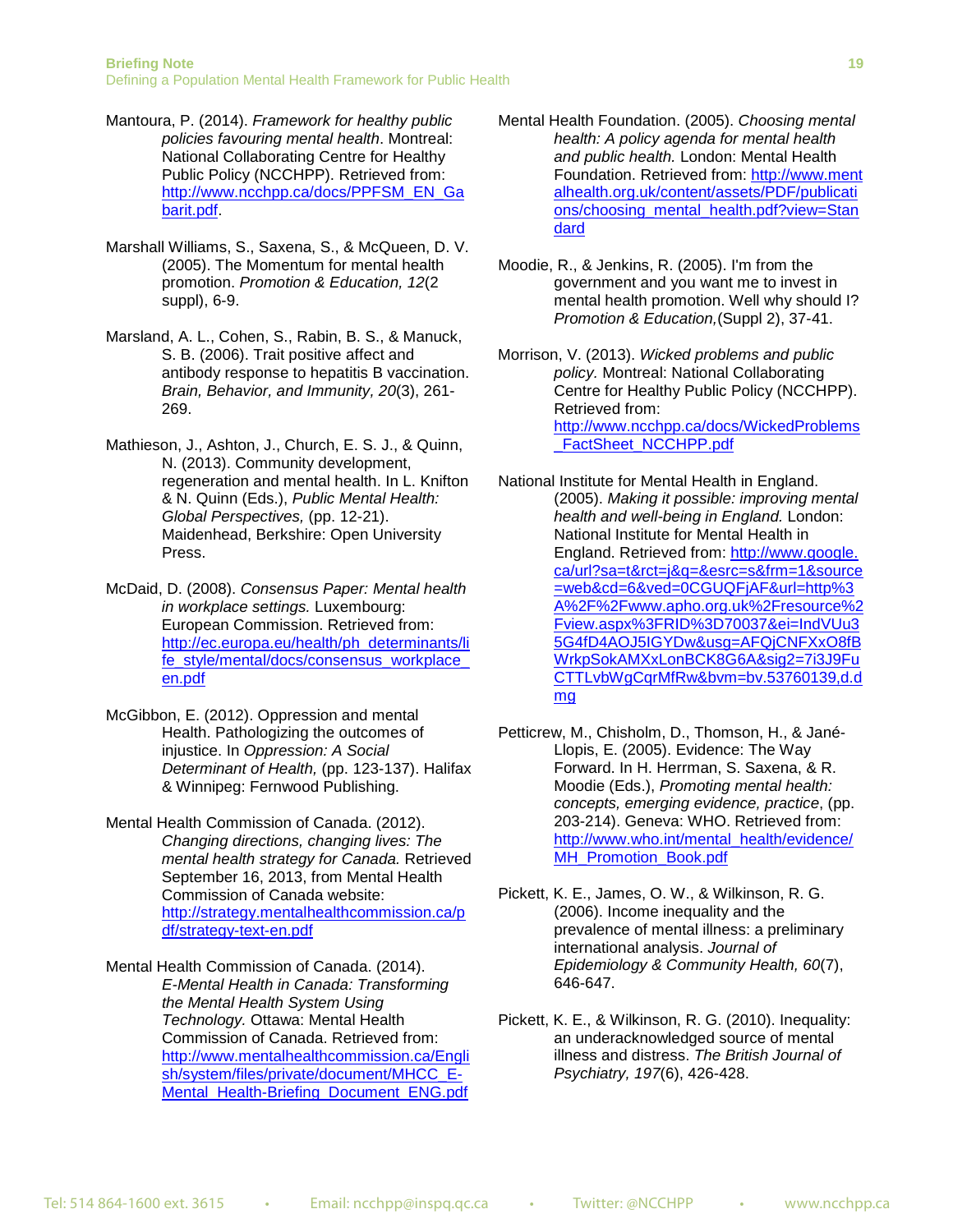- Public Health Agency of Canada. (2006). *The Human Face of Mental Health and Mental Illness in Canada.* Retrieved from Public Health Agency of Canada website: [http://www.phac-aspc.gc.ca/publicat/human](http://www.phac-aspc.gc.ca/publicat/human-humain06/pdf/human_face_e.pdf)[humain06/pdf/human\\_face\\_e.pdf](http://www.phac-aspc.gc.ca/publicat/human-humain06/pdf/human_face_e.pdf)
- Rose, G. (1992). *The strategy of preventive medicine. Oxford, England: Oxford University Press.*
- Saraceno, B., Freeman, M., & Funk, M. (2009). Public mental health. In *Oxford Textbook of Public Health*, 5th ed. (pp. 1081-1100). Retrieved from: [http://cursos.campusvirtuals](http://cursos.campusvirtualsp.org/pluginfile.php/13851/mod_resource/content/1/Public_mental_healthSaraceno.pdf) [p.org/pluginfile.php/13851/mod\\_resource/co](http://cursos.campusvirtualsp.org/pluginfile.php/13851/mod_resource/content/1/Public_mental_healthSaraceno.pdf) [ntent/1/Public\\_mental\\_healthSaraceno.pdf](http://cursos.campusvirtualsp.org/pluginfile.php/13851/mod_resource/content/1/Public_mental_healthSaraceno.pdf)
- Svedberg, P., Hansson, L., & Svensson, B. (2009). The attitudes of patients and staff towards aspects of health promotion interventions in mental health services in Sweden. *Health Promotion International, 24*(3), 269-276.
- VicHealth, Clifford Beers Foundation, World Federation for Mental Health, & The Carter Center. (2008). *The Melbourne Charter for promoting mental health and preventing mental and behavioural disorders.* Retrieved May 15, 2014, from VicHealth website: [http://www.vichealth.vic.gov.au/~/media/Pro](http://www.vichealth.vic.gov.au/~/media/ProgramsandProjects/Publications/Attachments/Melboure_%20Charter_final.ashx) [gramsandProjects/Publications/Attachments/](http://www.vichealth.vic.gov.au/~/media/ProgramsandProjects/Publications/Attachments/Melboure_%20Charter_final.ashx) Melboure %20Charter\_final.ashx
- Weare, K., & Nind, M. (2011). Mental health promotion and problem prevention in schools: what does the evidence say? *Health Promotion International, 26*(suppl 1), i29-i69.
- World Health Organization Regional Office for Europe. (1986). *The Ottawa Charter for health promotion*. Copenhagen: WHO. Retrieved from: http://www.euro.who.int/ [ata/assets/pdf\\_file/0004/129532/Ottawa\\_Ch](http://www.euro.who.int/__data/assets/pdf_file/0004/129532/Ottawa_Charter.pdf?ua=1) [arter.pdf?ua=1](http://www.euro.who.int/__data/assets/pdf_file/0004/129532/Ottawa_Charter.pdf?ua=1)
- World Health Organization Regional Office for Europe. (2005). *Mental Health action plan for Europe. Facing the challenges, building solutions.* Copenhagen: WHO. Retrieved from: [http://www.euro.who.int/\\_\\_data/assets/](http://www.euro.who.int/__data/assets/pdf_file/0008/96452/E87301.pdf) [pdf\\_file/0008/96452/E87301.pdf](http://www.euro.who.int/__data/assets/pdf_file/0008/96452/E87301.pdf)
- World Health Organization. (2001). *World Health Report 2001. Mental health: new understanding, new hope.* Geneva: WHO. Retrieved from: [http://www.who.int/whr/2001/](http://www.who.int/whr/2001/en/whr01_en.pdf?ua=1) [en/whr01\\_en.pdf?ua=1](http://www.who.int/whr/2001/en/whr01_en.pdf?ua=1)
- World Health Organization. (2002). *Prevention and promotion in mental health.* Geneva: WHO. Retrieved from: [http://www.who.int/mental\\_h](http://www.who.int/mental_health/media/en/545.pdf) [ealth/media/en/545.pdf](http://www.who.int/mental_health/media/en/545.pdf)
- World Health Organization. (2004). *Prevention of mental disorders. Effective interventions and policy options.* Summary report. Geneva: WHO. Retrieved from: [http://www.who.int/me](http://www.who.int/mental_health/evidence/en/prevention_of_mental_disorders_sr.pdf) [ntal\\_health/evidence/en/prevention\\_of\\_ment](http://www.who.int/mental_health/evidence/en/prevention_of_mental_disorders_sr.pdf) al disorders sr.pdf
- World Health Organization. (2013a). *Mental Health Action Plan 2013-2020.* Geneva: WHO. Retrieved from: [http://apps.who.int/iris/bitstre](http://apps.who.int/iris/bitstream/10665/89966/1/9789241506021_eng.pdf?ua=1) [am/10665/89966/1/9789241506021\\_eng.pdf](http://apps.who.int/iris/bitstream/10665/89966/1/9789241506021_eng.pdf?ua=1)  $?ua=1$
- World Health Organization. (2013b). *Investing in mental health: Evidence for action*. Retrieved May 15, 2014, from WHO website: [http://apps.who.int/iris/bitstream/10665/8723](http://apps.who.int/iris/bitstream/10665/87232/1/9789241564618_eng.pdf) [2/1/9789241564618\\_eng.pdf](http://apps.who.int/iris/bitstream/10665/87232/1/9789241564618_eng.pdf)
- World Health Organization. (2014). *Mental health: strengthening our response*. Fact sheet N°220, updated April 2014. Retrieved May 15, 2014, from WHO website: [http://www.wh](http://www.who.int/mediacentre/factsheets/fs220/en/) [o.int/mediacentre/factsheets/fs220/en/](http://www.who.int/mediacentre/factsheets/fs220/en/)